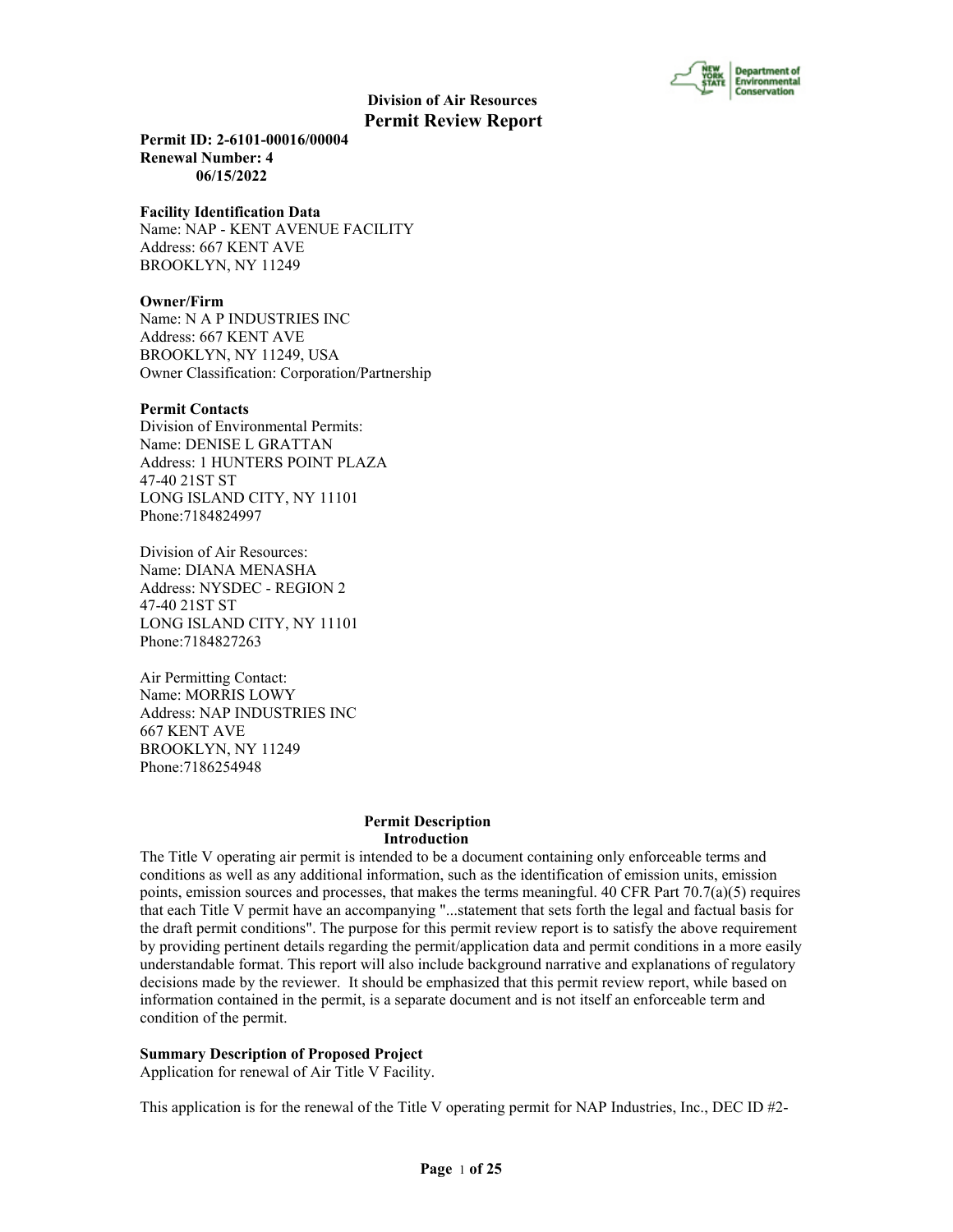

## **Permit ID: 2-6101-00016/00004 Renewal Number: 4 06/15/2022**

6101-00016/00004 that was issued on 5/10/2017. The facility operates two (2) flexographic printing presses (Emission Sources 000P6 & 000P7), and one (1) natural gas fired catalytic oxidizer (Emission Control 00008) in Emission Unit 0-00CFI to produce flexible packaging materials. The facility is a major source of VOC, but a minor source of Hazardous Air Pollutant (HAPs).

This Title V Permit Renewal #4 involves the removal of two (2) printing presses (Emission Sources 000P2 & 000P5) on 7/1/2017. The two (2) remaining printing presses are 50 inches each and are ducted to a 25,000 CFM ANGUIL ENV. SYSTEMS Model 250 Regenerative Thermal oxidizer - RTO (Emission Control 00008) under Emission Unit 0-00CFI.

The following two (2) printing presses have been removed on  $7/1/2017$  from the facility;

P2 - Prestigue 806 printing press, 6-color (Emission Source 000P2).

P5 - CMF Omat 808 Printing Press (first), 8-color (Emission Source 000P5).

RTO - The 10,000 CFM RTO ANGUIL ENV. SYSTEMS/100 Regenerative Thermal Oxidizer (Emission Control 00001) was removed on 1/10/2017 and was replaced with the 25,000 CFM ANGUIL ENV. SYSTEMS Model 250 RTO Regenerative Thermal Oxidizer (Emission Control 00008) - which began operating on 2/10/2017.

The two (2) existing flexographic printing presses and RTO in Emission Unit 0-00CFI at this facility are:

P6 - Uteco Onyx 2687 Press, 8-color (Emission Source 000P2) - formerly designated as P6, Emission Source 000P6.

P7 - Uteco Onyx 2295 Press, 8-color (Emission Source 000P7).

RTO - 25,000 CFM ANGUIL ENV. SYSTEMS Model 250 RTO Regenerative Thermal Oxidizer (Emission Control 00008) - which began operating on 2/10/2017.

This permit renewal does not add, remove or change in any way the applicable and pertinent regulations of the existing Title V permit, including record keeping and reporting requirements.

#### **Attainment Status**

NAP - KENT AVENUE FACILITY is located in the town of BROOKLYN in the county of KINGS. The attainment status for this location is provided below. (Areas classified as attainment are those that meet all ambient air quality standards for a designated criteria air pollutant.)

**Criteria Pollutant Attainment Status**

| Particulate Matter (PM)                    | <b>ATTAINMENT</b>            |
|--------------------------------------------|------------------------------|
| Particulate Matter< 10µ in diameter (PM10) | <b>ATTAINMENT</b>            |
| Sulfur Dioxide (SO2)                       | <b>ATTAINMENT</b>            |
| $Ozone*$                                   | <b>SEVERE NON-ATTAINMENT</b> |

--------------------------------------------------------------------------------------------------------------------------------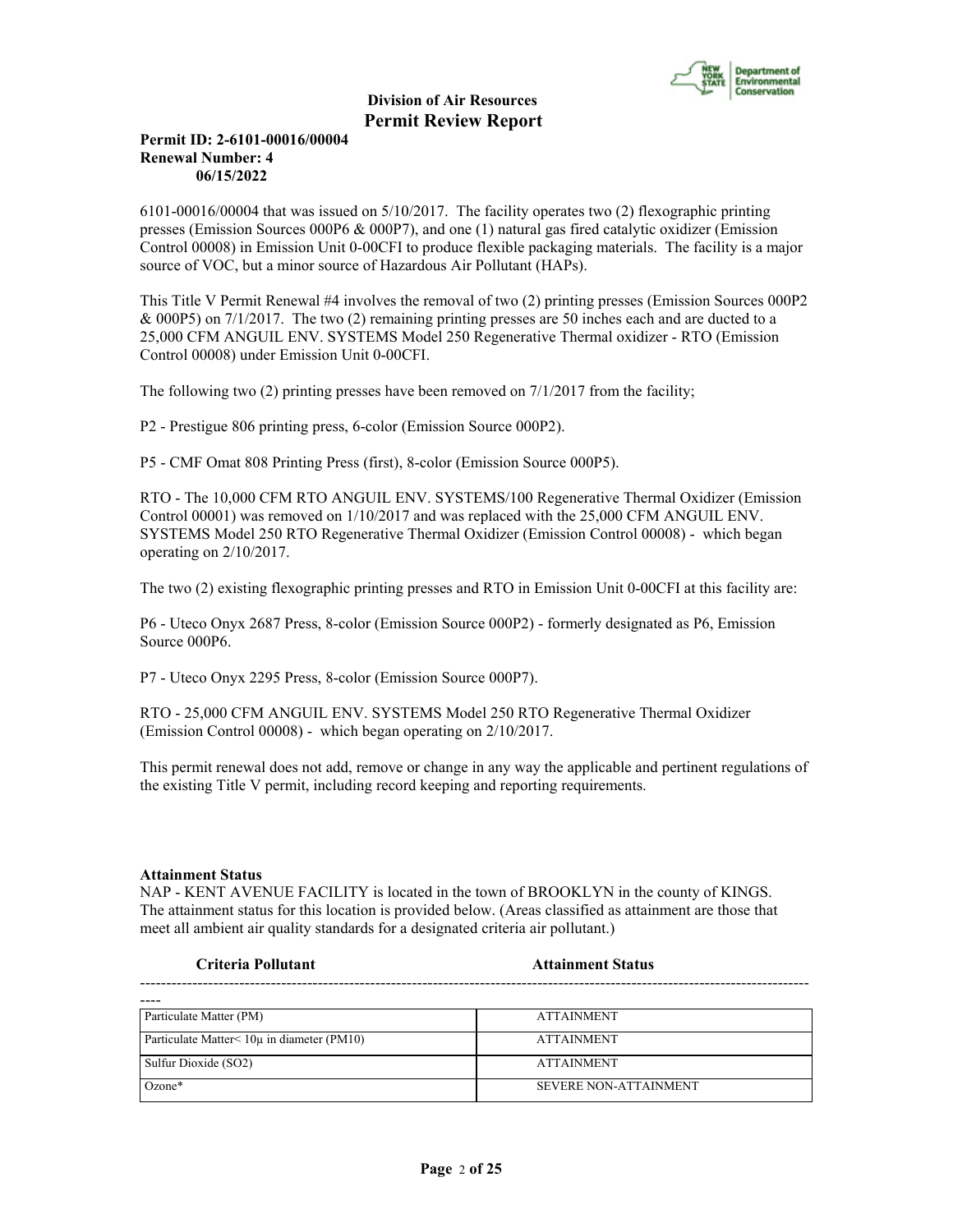

#### **Permit ID: 2-6101-00016/00004 Renewal Number: 4 06/15/2022**

| Oxides of Nitrogen $(NOx)**$ | <b>ATTAINMENT</b> |
|------------------------------|-------------------|
| Carbon Monoxide (CO)         | <b>ATTAINMENT</b> |
|                              |                   |

----

\* Ozone is regulated in terms of the emissions of volatile organic compounds (VOC) and/or oxides of nitrogen (NOx) which are ozone precursors.

\*\* NOx has a separate ambient air quality standard in addition to being an ozone precursor.

## **Facility Description:**

NAP Industries, Inc. is a flexographic printing facility using both aqueous-based and solvent-based inks applied to paper and film substrates. The facility creates VOC emissions that are currently processed through a natural gas- fired catalytic oxidizer with a seasonal variance operating between March 1 and October 31, with an overall removal efficiency of 90% before emitting to the environment.

For calculation purposes of VOC, 90% overall removal is used.

The facility operates two (2) flexographic printing presses, and one (1) natural gas fired catalytic oxidizer to produce flexible packaging materials. Operations have remained essentially unchanged. Currently, NAP Industries , Inc. has two (2) flexographic printing presses, they are as follows:

| <b>Printing Press</b> | Printing Press ID Emission Point |       | Emission Source/Control |
|-----------------------|----------------------------------|-------|-------------------------|
| Uteco Onyx 2687       | P6                               | 00006 | 000P6                   |
| Uteco Onyx 2295       | P7                               | 00007 | 000P7                   |
| RTO (Oxidizer)        | (Emission Control)               | 00008 | 00008                   |

Both flexographic printing presses are 50 inches each and are with gas-fired dryers. Printing presses P6 and P7 are 8-color each. The Department allows the facility's regenerative thermal oxidizer (RTO) to operate during the months of March 1 thru October 31 as per the provision under 234.3(h).

Normal operations include a 5-day work week during this period. The operating schedule calls for operation of 12 hours/day for Monday through Friday (60 hours). Total operating hours/week =  $60$ hours/week.

The facility is a major source of VOC, but a minor source of Hazardous Air pollutants (HAPs). NAP currently does not employ any materials that contain HAPs. Speciated HAPs and VOC emissions from combustion sources are minimal. The facility's NESHAP compliance is met by exemption as no individual HAP exceeds 10 TPY emissions and combined HAP emissions are less than 25 TPY. The VOC emissions are driven by the production-related printing operations and their subsequent emissions from the solventbased printing inks and press cleaning materials that contain volatile organic compounds (VOC). Since Ren #3 was issued on 5/10/2017, the annual facility VOC emissions have steadily decreased from a peak of 87 tons in 2016 to a low of 49.5 tons in 2020 as summarized below:

Year Actual VOC Emissions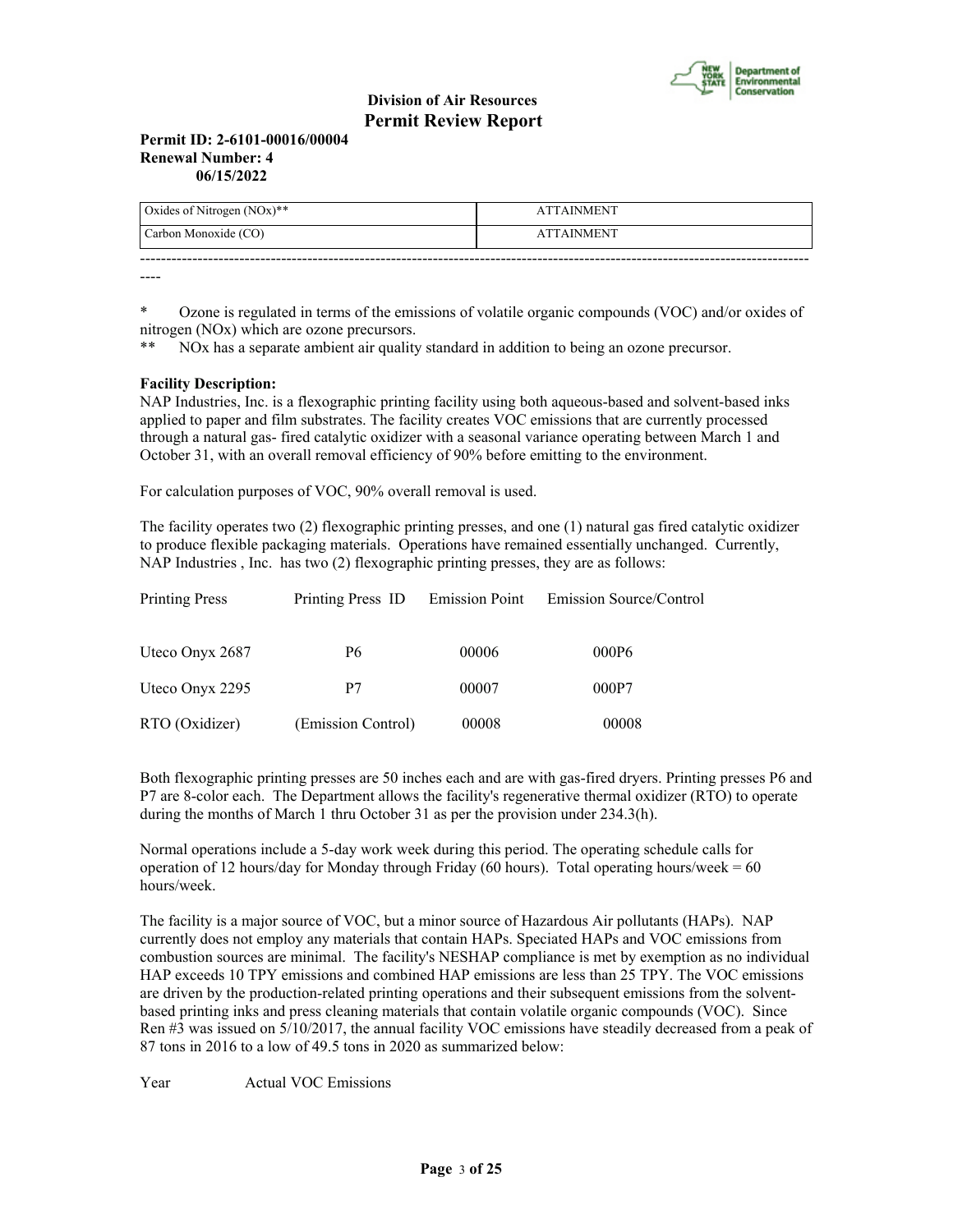

## **Permit ID: 2-6101-00016/00004 Renewal Number: 4 06/15/2022**

| 2016 | 87 TPY        |
|------|---------------|
| 2017 | 68 TPY        |
| 2018 | <b>73 TPY</b> |
| 2019 | 54 TPY        |
| 2020 | 49.5 TPY      |

The facility operates other sources which are considered exempt from permitting in accordance with 6 NYCRR 201-3.2(c), including twelve (12) natural gas fired space heaters (each unit < 10 MM Btu/hr), one (1) ventillation system for flammable ink storage room, and seventeen (17) bag processing machines..

This permit renewal does not add, remove or change in any way the applicable and pertinent regulations of the existing Title V permit, including record keeping and reporting requirements.

## **Permit Structure and Description of Operations**

The Title V permit for NAP - KENT AVENUE FACILITY

 is structured in terms of the following hierarchy: facility, emission unit, emission point, emission source and process. A facility is defined as all emission sources located at one or more adjacent or contiguous properties owned or operated by the same person or persons under common control. The facility is subdivided into one or more emission units (EU). Emission units are defined as any part or activity of a stationary facility that emits or has the potential to emit any federal or state regulated air pollutant. An emission unit is represented as a grouping of processes (defined as any activity involving one or more emission sources (ES) that emits or has the potential to emit any federal or state regulated air pollutant). An emission source is defined as any apparatus, contrivance or machine capable of causing emissions of any air contaminant to the outdoor atmosphere, including any appurtenant exhaust system or air cleaning device. [NOTE: Indirect sources of air contamination as defined in 6 NYCRR Part 203 (i.e. parking lots) are excluded from this definition]. The applicant is required to identify the principal piece of equipment (i.e., emission source) that directly results in or controls the emission of federal or state regulated air pollutants from an activity (i.e., process). Emission sources are categorized by the following types: combustion - devices which burn fuel to generate heat, steam or power incinerator - devices which burn waste material for disposal control - emission control devices process - any device or contrivance which may emit air contaminants

that is not included in the above categories.

 $NAP$  - KENT AVENUE FACILITY is defined by the following emission unit(s):

Emission unit 000CFI - Emission Unit 0-00CFI consists of two (2) Central Impression Cylinder (CIC) flexographic printing presses that are used to print on polyethylene substrate. Each printing press is 50 inches and the emissions from each printing press (Emission Sources (0000P6 & 000P7) are ducted/directed commonly to a gas-fired catalytic oxidizer(Emission Control 00008) to destroy the VOC during the period from March 1 to October 31 yearly (ozone season - Process P01), operating under a seasonal variance from using the catalytic oxidizer between November 1 and February 28. The catalytic oxidizer is not operated during the remaining part of the year (November 1 to February 28) as per a variance granted under 6 NYCRR Part 234.3(h). When the catalytic oxidizer is not being used between November 1 and February 28 yearly (nonozone season - Process P02), the emissions from each press (the same two presses) are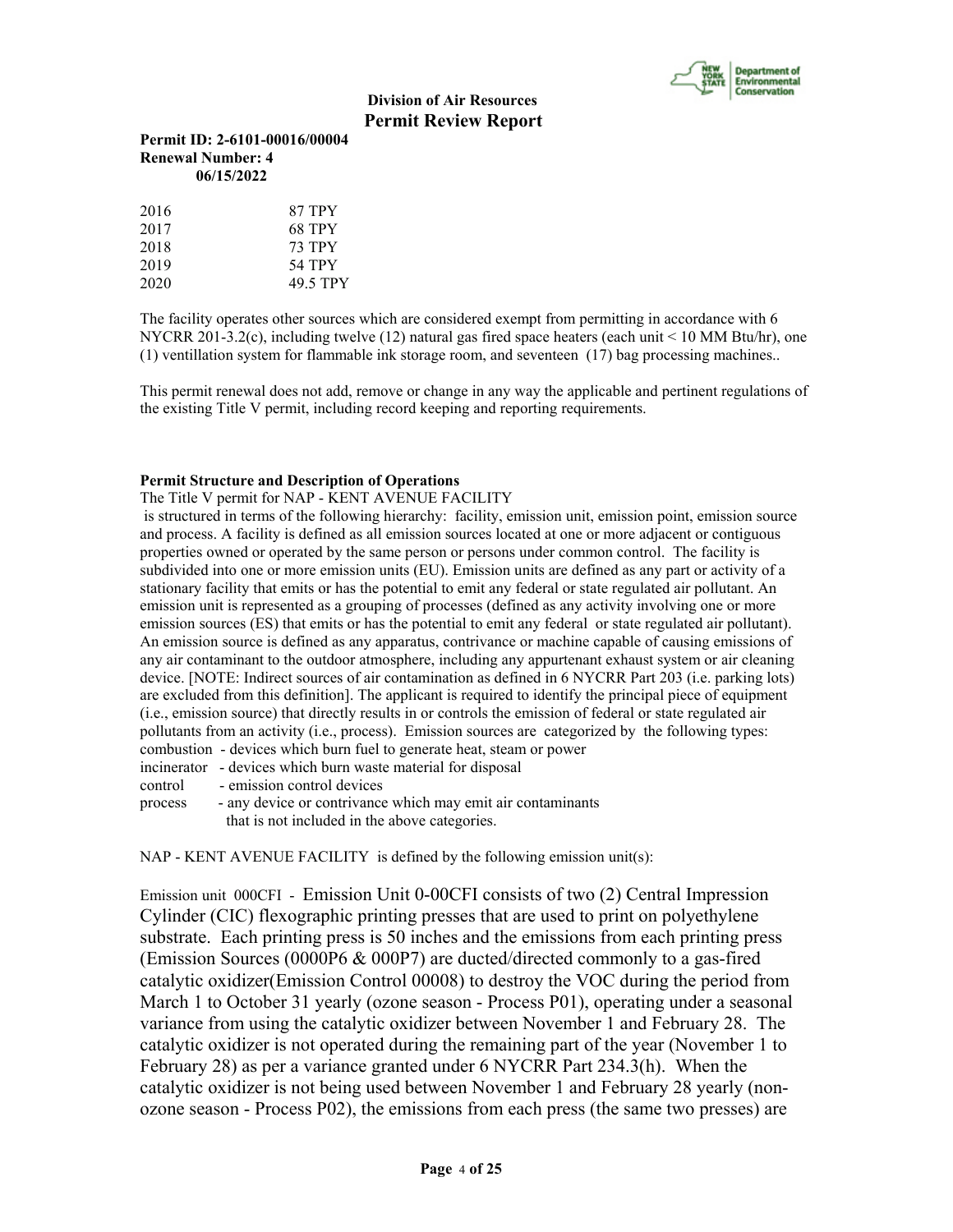

## **Permit ID: 2-6101-00016/00004 Renewal Number: 4 06/15/2022**

bypassing the catalytic oxidizer and are individually vented through individual emission points directly to the atmosphere.

The two (2) flexographic printing presses and the Regenerative Thermal Oxidizer in Emission Unit 0-00CFI at this facility are:

P6 - Uteco Onyx 2687 Press, 8-color (Emission Source 000P6) with corresponding Emission point 00006,

P7 - Uteco Onyx 2295 Press, 8-color (Emission Source 000P7) with corresponding Emission Point 00007, and

RTO - 25,000 CFM ANGUIL ENV. SYSTEMS Model 250 RTO (Emission Control 00008) with corresponding Emission Point 00008.

Emission unit 000CFI is associated with the following emission points (EP): 00002, 00006, 00007, 00008

Process: P01 is located at 1ST, Building MAIN/ROOF - Process P01 consists of two (2) flexographic printing presses (Emission Sources 00006 & 00007) in Emission Unit 0-00CFI that are used to print on packaging materials by applying solvent based inks to polyethylene sheeting. Each printing press is 50 inches and the emissions from the printing presses commonly duct/vent to a natural gas-fired catalytic oxidizer (Emission Control 00008). The catalytic thermal oxidizer (RTO) - Emission Control 00008 operates under a seasonal variance granted under 6 NYCRR Part 234.3(h) and is utilized between March 1 and October 31 each year (for 8-month period).

Normal operations include a 5-day work week during this period. The operating schedule calls for operation of 12 hours/day for Monday through Friday (60 hours). Total operating hours/week =  $60$ hours/week.

The two (2) flexographic printing presses and the RTO in Emission Unit 0-00CFI at this facility are:

P6 - Uteco Onyx 2687 Press, 8-color (Emission Source 000P6),

P7 - Uteco Onyx 2295 Press, 8-color (Emission Source 000P1), and

RTO - 25,000 CFM ANGUIL ENV. SYSTEMS Model 250 Regenerative Thermal Oxidizer (Emission Control 00008).

Process: P02 is located at 1ST, Building MAIN/ROOF - Process P02 consists of the same two (2) flexographic printing presses (Emission Sources 00006 & 00007) used in Emission Unit 0-00CFI, are used between November 1 and February 28 yearly under a seasonal variance without the use of the catalytic oxidizer (Emission Control 00008). The printing presses are used to print on packaging materials by applying solvent based inks to polethylene sheeting. Each printing press is 50 inches and has its own individual emission point (Emission Points 00006 & 00007; respectively), and the presses commonly duct/vent to the individual emission point between November 1 and February 28. The catalytic oxidizer is not being used for a four-month period by bypassing the catalytic oxidizer and venting directly to the atmosphere between November 1 and February 28.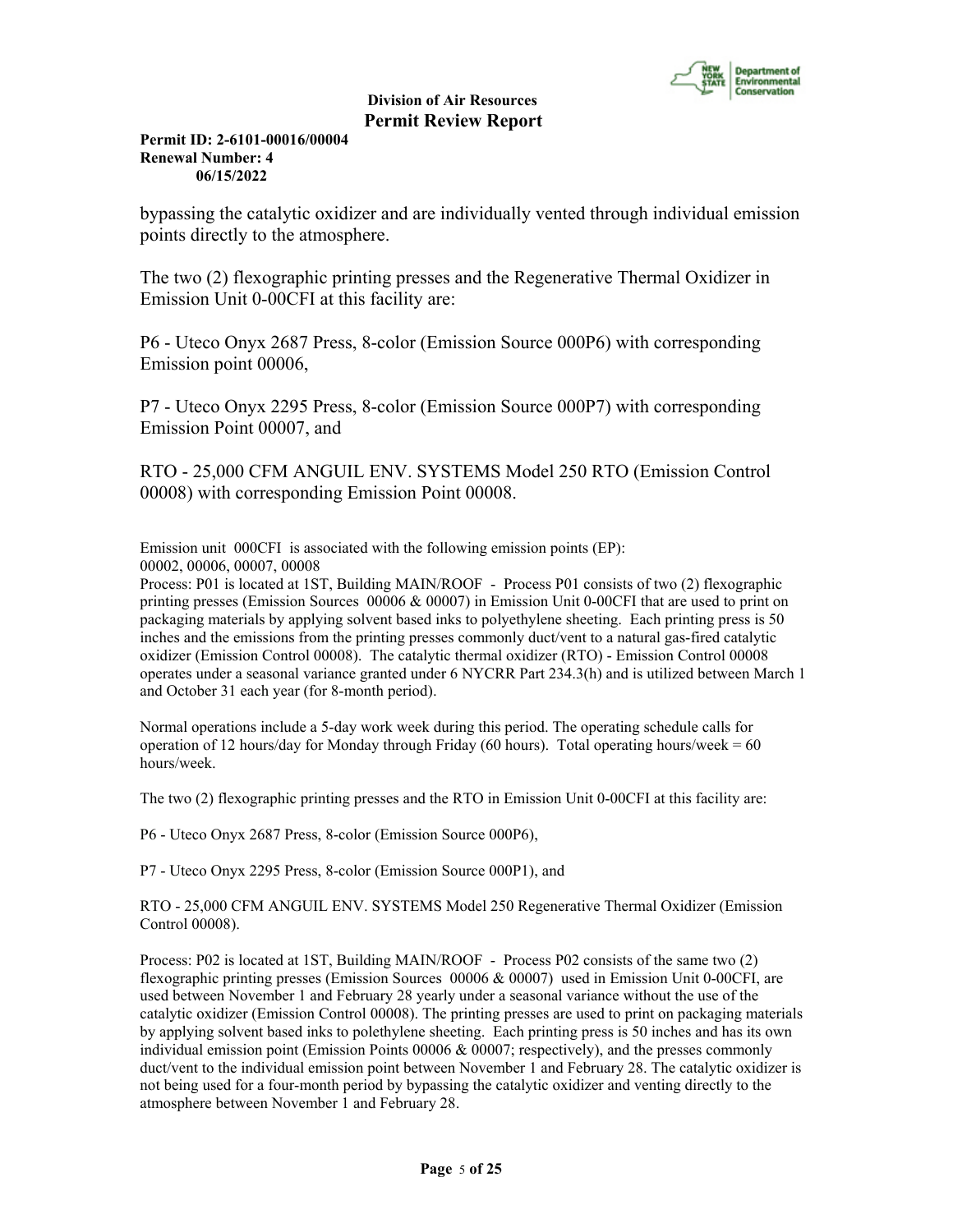

## **Permit ID: 2-6101-00016/00004 Renewal Number: 4 06/15/2022**

Normal operations include a 5-day work week during this period. The operating schedule calls for operation of 12 hours/day for Monday through Friday (60 hours). Total operating hours/week =  $60$ hours/week.

The two (2) flexographic printing presses in Emission Unit 0-00CFI at this facility are:

P6 - Uteco Onyx 2687 Press, 8-color (Emission Source 000P6), and

P7 - Uteco Onyx 2295 Press, 8-color (Emission Source 000P7).

#### **Title V/Major Source Status**

NAP - KENT AVENUE FACILITY is subject to Title V requirements. This determination is based on the following information:

NAP Industries Inc. is a major facility subject to the Title V requirements because the potential emissions of volatile organic compounds (VOC) is greater than the major source thresholds, which is 25 tons per year for volatile organic compounds for major facilities located in the severe ozone nonattainment area.

## **Program Applicability**

The following chart summarizes the applicability of NAP - KENT AVENUE FACILITY with regards to the principal air pollution

regulatory programs:

| <b>Regulatory Program</b>      | <b>Applicability</b> |
|--------------------------------|----------------------|
|                                |                      |
| <b>PSD</b>                     | NO.                  |
| NSR (non-attainment)           | NO.                  |
| NESHAP (40 CFR Part 61)        | NO.                  |
| NESHAP (MACT - 40 CFR Part 63) | <b>YES</b>           |
| <b>NSPS</b>                    | NO.                  |
| <b>TITLE IV</b>                | NO                   |
| <b>TITLE V</b>                 | <b>YES</b>           |
| <b>TITLE VI</b>                | NO                   |
| <b>RACT</b>                    | <b>YES</b>           |
| <b>SIP</b>                     | <b>YES</b>           |

#### NOTES:

PSD Prevention of Significant Deterioration (40 CFR 52, 6 NYCRR 231-7, 231-8) requirements which pertain to major stationary sources located in areas which are in attainment of National Ambient Air Quality Standards (NAAQS) for specified pollutants.

NSR New Source Review (6 NYCRR 231-5, 231-6) - requirements which pertain to major stationary sources located in areas which are in non-attainment of National Ambient Air Quality Standards (NAAQS) for specified pollutants.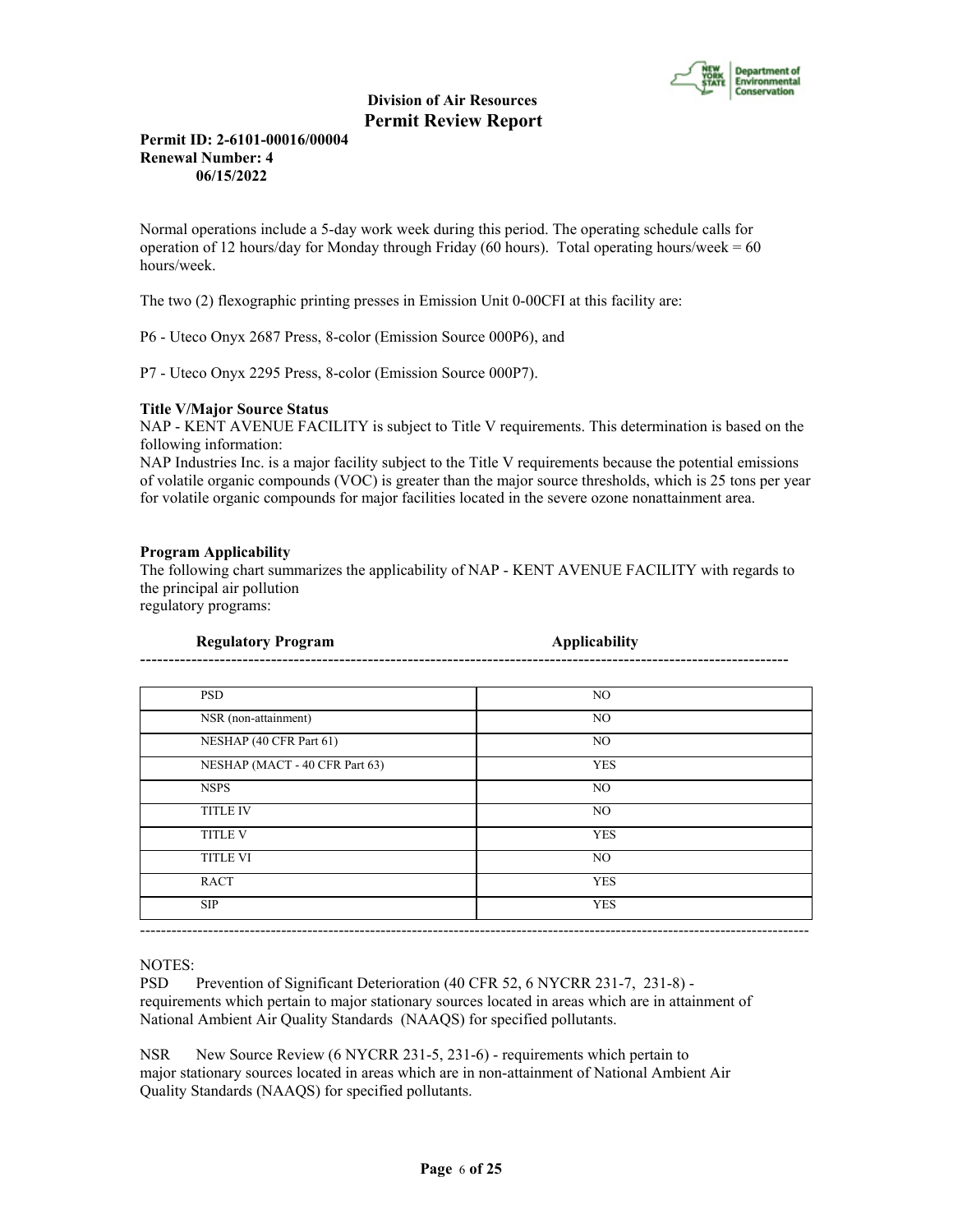

## **Permit ID: 2-6101-00016/00004 Renewal Number: 4 06/15/2022**

NESHAP National Emission Standards for Hazardous Air Pollutants (40 CFR 61, 6 NYCRR 200.10) contaminant and source specific emission standards established prior to the Clean Air Act Amendments of 1990 (CAAA) which were developed for 9 air contaminants (inorganic arsenic, radon, benzene, vinyl chloride, asbestos, mercury, beryllium, radionuclides, and volatile HAP's).

MACT Maximum Achievable Control Technology (40 CFR 63, 6 NYCRR 200.10) - contaminant and source specific emission standards established by the 1990 CAAA. Under Section 112 of the CAAA, the US EPA is required to develop and promulgate emissions standards for new and existing sources. The standards are to be based on the best demonstrated control technology and practices in the regulated industry, otherwise known as MACT. The corresponding regulations apply to specific source types and contaminants.

NSPS New Source Performance Standards (40 CFR 60, 6 NYCRR 200.10) - standards of performance for specific stationary source categories developed by the US EPA under Section 111 of the CAAA. The standards apply only to those stationary sources which have been constructed or modified after the regulations have been proposed by publication in the Federal Register and only to the specific contaminant(s) listed in the regulation.

Title IV Acid Rain Control Program (40 CFR 72 thru 78, 6 NYCRR 201-6) - regulations which mandate the implementation of the acid rain control program for large stationary combustion facilities.

Title VI Stratospheric Ozone Protection (40 CFR 82, Subpart A thru G, 6 NYCRR 200.10) federal requirements that apply to sources which use a minimum quantity of CFC's (chlorofluorocarbons), HCFC's (hydrofluorocarbons) or other ozone depleting substances or regulated substitute substances in equipment such as air conditioners, refrigeration equipment or motor vehicle air conditioners or appliances.

RACT Reasonably Available Control Technology (6 NYCRR Parts 212-3, 220-1.6, 220-1.7, 220-2.3, 220-2.4, 226, 227-2, 228, 229, 230, 233, 234, 235, 236) - the lowest emission limit that a specific source is capable of meeting by application of control technology that is reasonably available, considering technological and economic feasibility. RACT is a control strategy used to limit emissions of VOC's and NOx for the purpose of attaining the air quality standard for ozone. The term as it is used in the above table refers to those state air pollution control regulations which specifically regulate VOC and NOx emissions.

SIP State Implementation Plan (40 CFR 52, Subpart HH, 6 NYCRR 200.10) - as per the CAAA, all states are empowered and required to devise the specific combination of controls that, when implemented, will bring about attainment of ambient air quality standards established by the federal government and the individual state. This specific combination of measures is referred to as the SIP. The term here refers to those state regulations that are approved to be included in the SIP and thus are considered federally enforceable.

## **Compliance Status**

Facility is in compliance with all requirements.

## **SIC Codes**

SIC or Standard Industrial Classification code is an industrial code developed by the federal Office of Management and Budget for use, among other things, in the classification of establishments by the type of activity in which they are engaged. Each operating establishment is assigned an industry code on the basis of its primary activity, which is determined by its principal product or group of products produced or distributed, or services rendered. Larger facilities typically have more than one SIC code.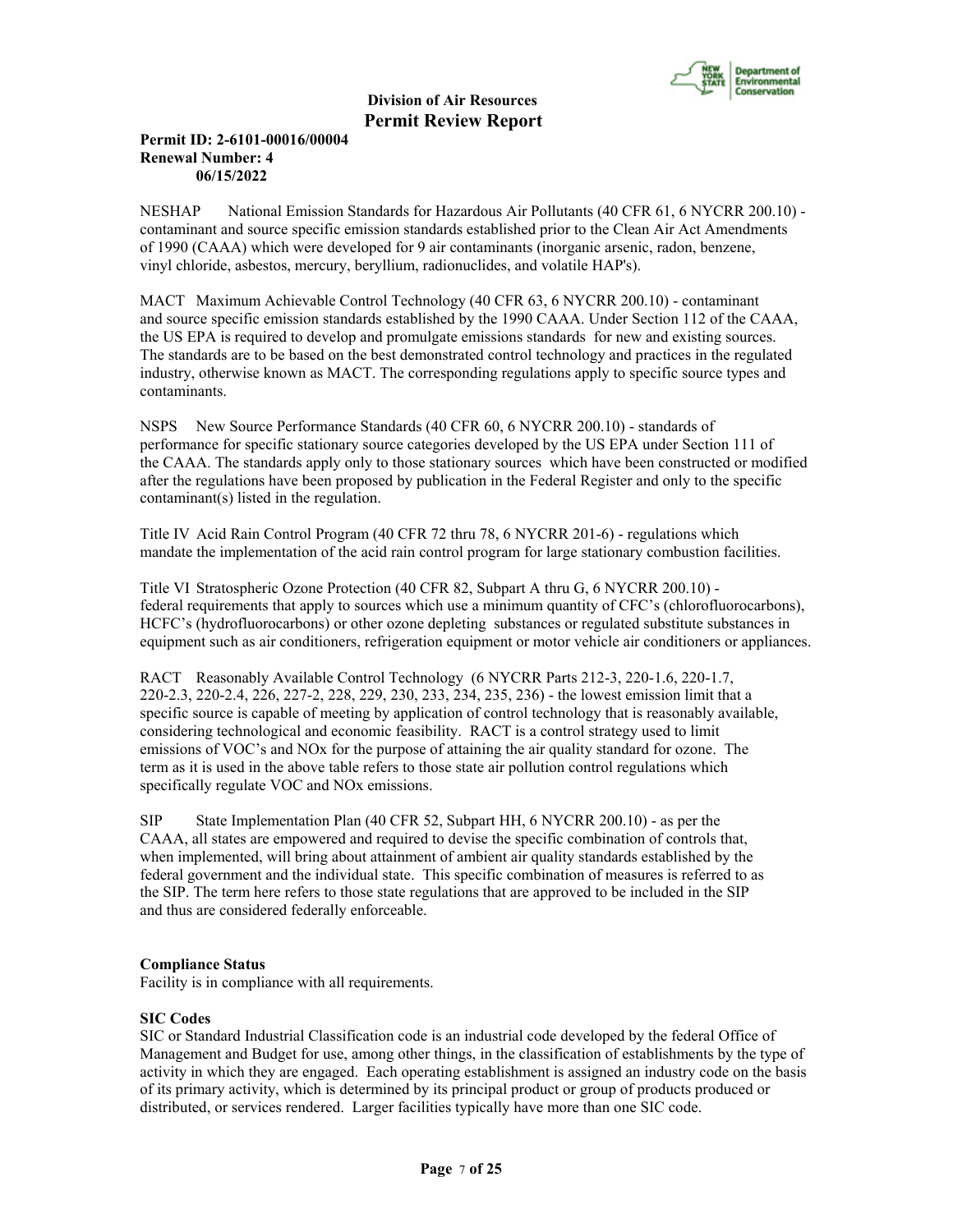

**Permit ID: 2-6101-00016/00004 Renewal Number: 4 06/15/2022**

| <b>SIC Code</b> | <b>Description</b>                   |  |  |
|-----------------|--------------------------------------|--|--|
| 2673            | BAGS: PLASTICS, LAMINATED AND COATED |  |  |
| 2759            | COMMERCIAL PRINTING, NEC             |  |  |
| 3081            | UNSUPPORTED PLASTICS FILM AND SHEET  |  |  |

#### **SCC Codes**

SCC or Source Classification Code is a code developed and used'' by the USEPA to categorize processes which result in air emissions for the purpose of assessing emission factor information.Each SCC represents a unique process or function within a source category logically associated with a point of air pollution emissions. Any operation that causes air pollution can be represented by one or more SCC's.

**SCC Code Description** 

4-05-003-11 PRINTING/PUBLISHING PRINTING/PUBLISHING - GENERAL PRINTING - FLEXOGRAPHIC

#### **Facility Emissions Summary**

In the following table, the CAS No. or Chemical Abstract Service code is an identifier assigned to every chemical compound. [NOTE: Certain CAS No.'s contain a 'NY' designation within them. These are not true CAS No.'s but rather an identification which has been developed by the department to identify groups of contaminants which ordinary CAS No.'s do not do. As an example, volatile organic compounds or VOC's are identified collectively by the NY CAS No. 0NY998-00-0.] The PTE refers to the Potential to Emit. This is defined as the maximum capacity of a facility or air contaminant source to emit any air contaminant under its physical and operational design. Any physical or operational limitation on the capacity of the facility or air contamination source to emit any air contaminant , including air pollution control equipment and/or restrictions on the hours of operation, or on the type or amount or material combusted, stored, or processed, shall be treated as part of the design only if the limitation is contained in federally enforceable permit conditions. The PTE for each contaminant that is displayed represents the facility-wide PTE in tons per year (tpy) or pounds per year (lbs/yr). In some instances the PTE represents a federally enforceable emissions cap or limitation for that contaminant. The term 'HAP' refers to any of the hazardous air pollutants listed in section 112(b) of the Clean Air Act Amendments of 1990. Total emissions of all hazardous air pollutants are listed under the special NY CAS No. 0NY100-00-0. In addition, each individual hazardous air pollutant is also listed under its own specific CAS No. and is identified in the list below by the (HAP) designation.

| Cas No.<br>$000124 - 38 - 9$           | Contaminant<br>CARBON<br>DIOXIDE                                  | <b>PTE</b> lbs/vr | <b>PTE</b> tons/yr | <b>Actual lbs/yr</b><br>472909.5 | <b>Actual tons/yr</b> |
|----------------------------------------|-------------------------------------------------------------------|-------------------|--------------------|----------------------------------|-----------------------|
| $000630 - 08 - 0$                      | CARBON<br>MONOXIDE                                                |                   |                    | 332.64                           |                       |
| $007439 - 92 - 1$                      | T.EAD                                                             |                   |                    | 0.00198                          |                       |
| $0NY210 - 00 - 0$                      | OXIDES OF<br>NITROGEN                                             |                   |                    | 396                              |                       |
| $007446 - 09 - 5$                      | SULFUR<br>DIOXIDE                                                 |                   |                    | 2.376                            |                       |
| $0NY100 - 00 - 0$<br>$0NY075 - 10 - 5$ | TOTAL HAP<br>UNSPECIATED<br>$PM-10$<br>(EMISSION<br>STATEMENT USE | 3097              |                    | 2445<br>30.09402                 |                       |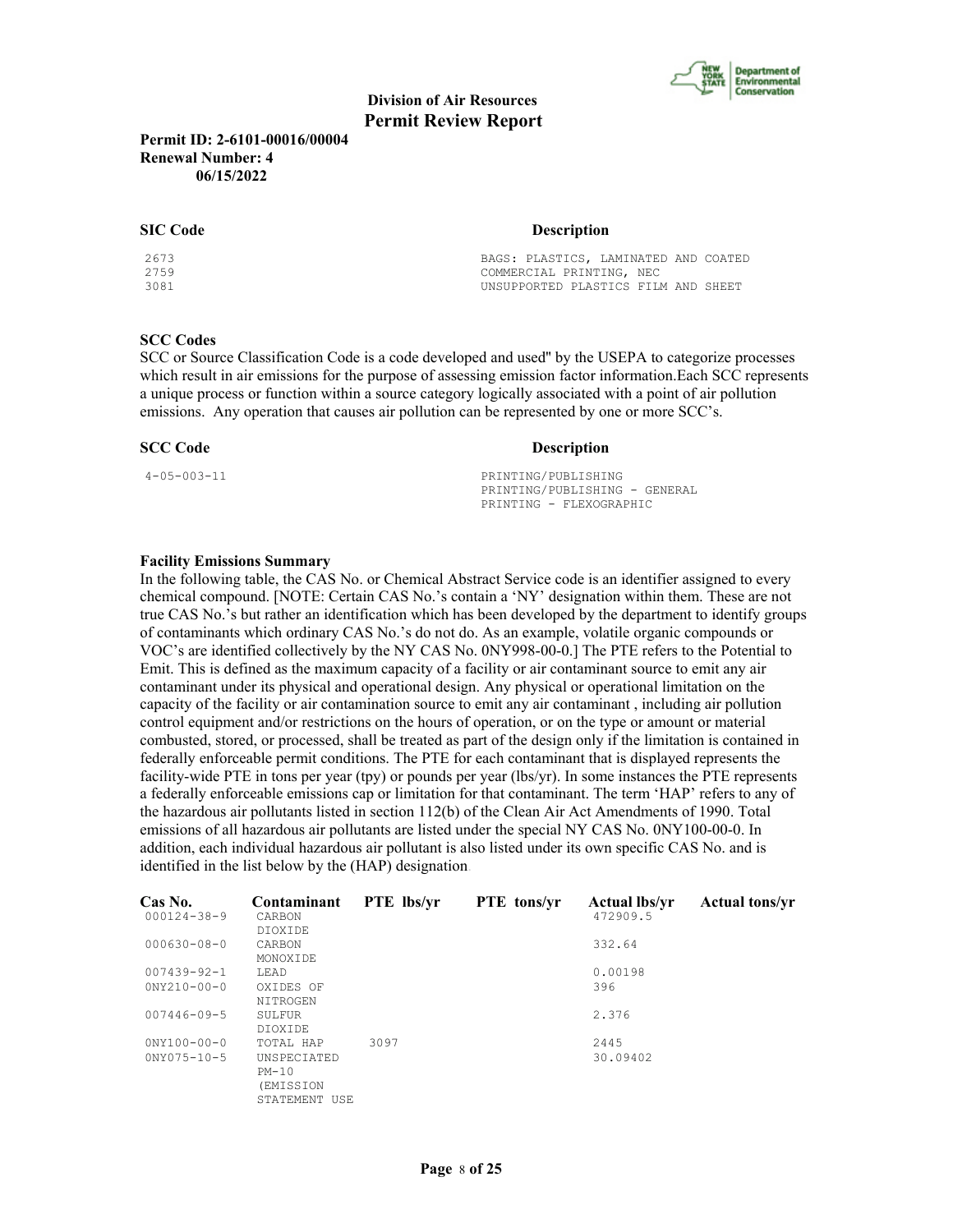

#### **Permit ID: 2-6101-00016/00004 Renewal Number: 4 06/15/2022**

| $0NY998 - 10 - 0$ | ONLY)<br>UNSPECIATED<br>VOC<br>EMISSION<br>STATEMENT USE<br>ONLY) |        | 21.78  |
|-------------------|-------------------------------------------------------------------|--------|--------|
| $0NY998 - 00 - 0$ | VOC.                                                              | 226620 | 192600 |

## **NOTIFICATION OF GENERAL PERMITTEE OBLIGATIONS**

**Item A: Public Access to Recordkeeping for Title V Facilities - 6 NYCRR 201-1.10(b)** The Department will make available to the public any permit application, compliance plan, permit, and monitoring and compliance certification report pursuant to Section 503(e) of the Act, except for information entitled to confidential treatment pursuant to 6 NYCRR Part 616 - Public Access to records and Section 114(c) of the Act.

#### **Item B: Timely Application for the Renewal of Title V Permits -6 NYCRR Part 201-6.2(a)(4)**

 Owners and/or operators of facilities having an issued Title V permit shall submit a complete application at least 180 days, but not more than eighteen months, prior to the date of permit expiration for permit renewal purposes.

## **Item C: Certification by a Responsible Official - 6 NYCRR Part 201-6.2(d)(12)**

 Any application, form, report or compliance certification required to be submitted pursuant to the federally enforceable portions of this permit shall contain a certification of truth, accuracy and completeness by a responsible official.This certification shall state that based on information and belief formed after reasonable inquiry, the statements and information in the document are true, accurate, and complete.

- **Item D: Requirement to Comply With All Conditions 6 NYCRR Part 201-6.4(a)(2)** The permittee must comply with all conditions of the Title V facility permit. Any permit non-compliance constitutes a violation of the Act and is grounds for enforcement action; for permit termination, revocation and reissuance, or modification; or for denial of a permit renewal application.
- **Item E: Permit Revocation, Modification, Reopening, Reissuance or Termination, and Associated Information Submission Requirements - 6 NYCRR Part 201-6.4(a)(3)** This permit may be modified, revoked, reopened and reissued, or terminated for cause. The filing of a request by the permittee for a permit modification, revocation and reissuance, or termination, or of a notification of planned changes or anticipated noncompliance does not stay any permit condition.

## **Item F: Cessation or Reduction of Permitted Activity Not a Defense - 6 NYCRR 201-6.4(a)(5)**

 It shall not be a defense for a permittee in an enforcement action to claim that a cessation or reduction in the permitted activity would have been necessary in order to maintain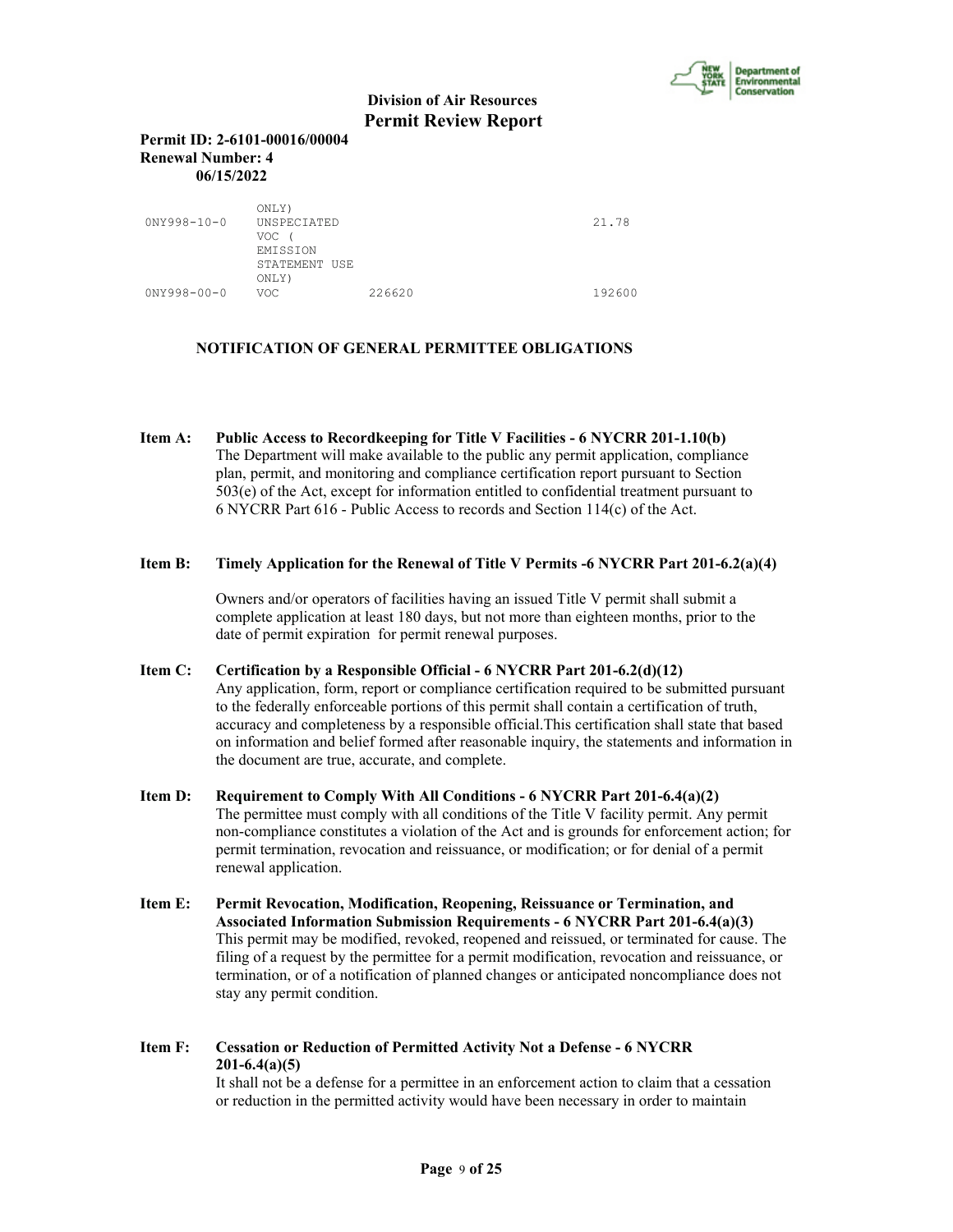

#### **Permit ID: 2-6101-00016/00004 Renewal Number: 4 06/15/2022**

compliance with the conditions of this permit.

## **Item G: Property Rights - 6 NYCRR 201-6.4(a)(6)**

This permit does not convey any property rights of any sort or any exclusive privilege.

## **Item H: Severability - 6 NYCRR Part 201-6.4(a)(9)** If any provisions, parts or conditions of this permit are found to be invalid or are the subject of a challenge, the remainder of this permit shall continue to be valid.

## **Item I: Permit Shield - 6 NYCRR Part 201-6.4(g)**

 All permittees granted a Title V facility permit shall be covered under the protection of a permit shield, except as provided under 6 NYCRR Subpart 201-6. Compliance with the conditions of the permit shall be deemed compliance with any applicable requirements as of the date of permit issuance, provided that such applicable requirements are included and are specifically identified in the permit, or the Department, in acting on the permit application or revision, determines in writing that other requirements specifically identified are not applicable to the major stationary source, and the permit includes the determination or a concise summary thereof. Nothing herein shall preclude the Department from revising or revoking the permit pursuant to 6 NYCRR Part 621 or from exercising its summary abatement authority. Nothing in this permit shall alter or affect the following:

i. The ability of the Department to seek to bring suit on behalf of the State of New York, or the Administrator to seek to bring suit on behalf of the United States, to immediately restrain any person causing or contributing to pollution presenting an imminent and substantial endangerment to public health, welfare or the environment to stop the emission of air pollutants causing or contributing to such pollution;

ii. The liability of a permittee of the Title V facility for any violation of applicable requirements prior to or at the time of permit issuance;

iii. The applicable requirements of Title IV of the Act;

iv. The ability of the Department or the Administrator to obtain information from the permittee concerning the ability to enter, inspect and monitor the facility.

## **Item J: Reopening for Cause - 6 NYCRR Part 201-6.4(i)**

 This Title V permit shall be reopened and revised under any of the following circumstances: i. If additional applicable requirements under the Act become applicable where this permit's remaining term is three or more years, a reopening shall be completed not later than 18 months after promulgation of the applicable requirement. No such reopening is required if the effective date of the requirement is later than the date on which this permit is due to expire, unless the original permit or any of its terms and conditions has been extended by the Department pursuant to the provisions of Part 2 01-6.7 and Part 621.

ii. The Department or the Administrator determines that the permit contains a material mistake or that inaccurate statements were made in establishing the emissions standards or other terms or conditions of the permit.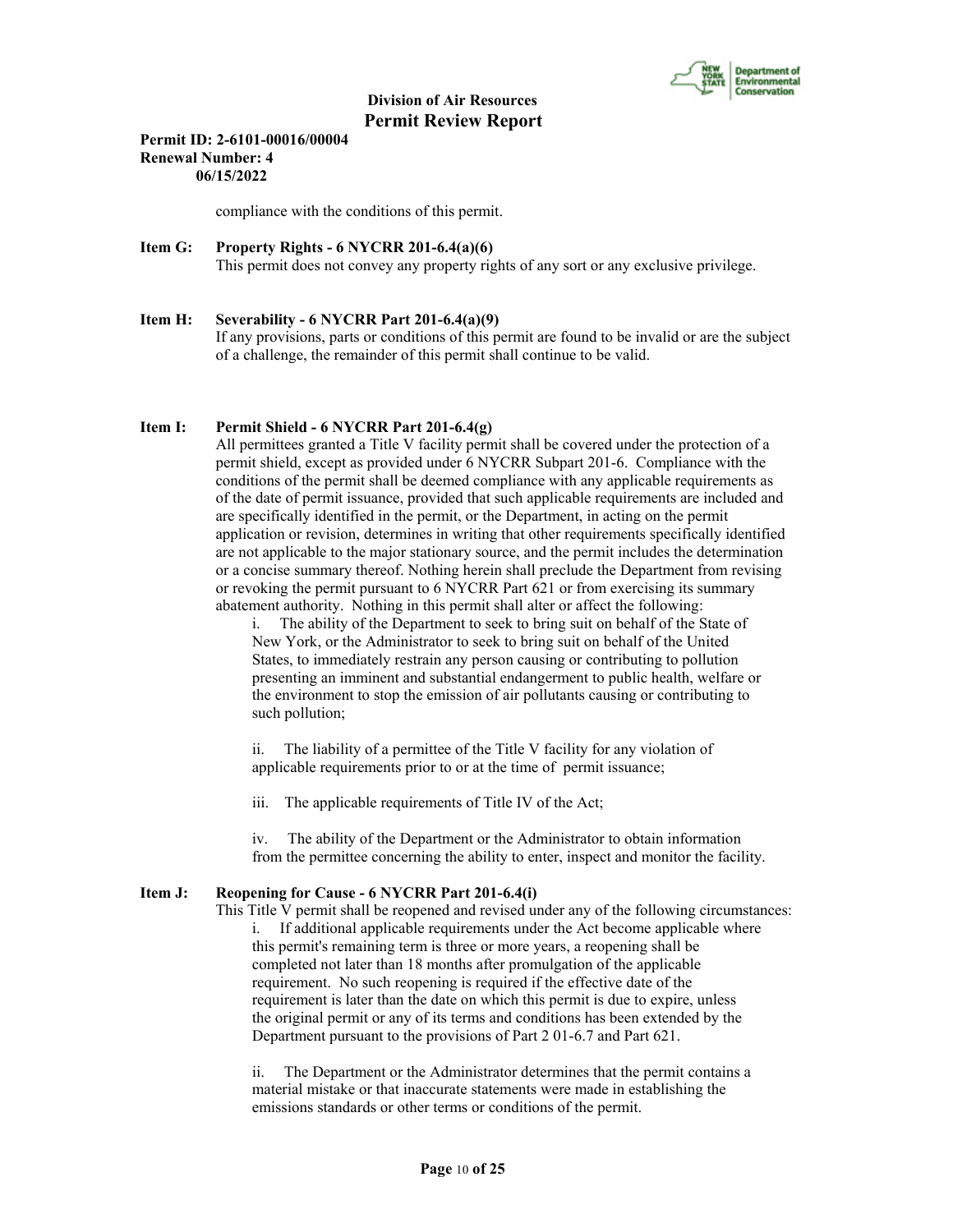

#### **Permit ID: 2-6101-00016/00004 Renewal Number: 4 06/15/2022**

iii. The Department or the Administrator determines that the Title V permit must be revised or reopened to assure compliance with applicable requirements.

iv. If the permitted facility is an "affected source" subject to the requirements of Title IV of the Act, and additional requirements (including excess emissions requirements) become applicable. Upon approval by the Administrator, excess emissions offset plans shall be deemed to be incorporated into the permit.

Proceedings to reopen and issue Title V facility permits shall follow the same procedures as apply to initial permit issuance but shall affect only those parts of the permit for which cause to reopen exists.

 Reopenings shall not be initiated before a notice of such intent is provided to the facility by the Department at least thirty days in advance of the date that the permit is to be reopened, except that the Department may provide a shorter time period in the case of an emergency.

## **Item K: Permit Exclusion - ECL 19-0305**

 The issuance of this permit by the Department and the receipt thereof by the Applicant does not and shall not be construed as barring, diminishing, adjudicating or in any way affecting any legal, administrative or equitable rights or claims, actions, suits, causes of action or demands whatsoever that the Department may have against the Applicant for violations based on facts and circumstances alleged to have occurred or existed prior to the effective date of this permit, including, but not limited to, any enforcement action authorized pursuant to the provisions of applicable federal law, the Environmental Conservation Law of the State of New York (ECL) and Chapter III of the Official Compilation of the Codes, Rules and Regulations of the State of New York (NYCRR). The issuance of this permit also shall not in any way affect pending or future enforcement actions under the Clean Air Act brought by the United States or any person.

#### **Item L: Federally Enforceable Requirements - 40 CFR 70.6(b)**

 All terms and conditions in this permit required by the Act or any applicable requirement, including any provisions designed to limit a facility's potential to emit, are enforceable by the Administrator and citizens under the Act. The Department has, in this permit, specifically designated any terms and conditions that are not required under the Act or under any of its applicable requirements as being enforceable under only state regulations.

#### **NOTIFICATION OF GENERAL PERMITTEE OBLIGATIONS**

#### **Item A: Emergency Defense - 6 NYCRR 201-1.5**

- An emergency, as defined by subpart 201-2, constitutes an affirmative defense to penalties sought in an enforcement action brought by the Department for noncompliance with emissions limitations or permit conditions for all facilities in New York State.
- (a) The affirmative defense of emergency shall be demonstrated through properly signed, contemporaneous operating logs, or other relevant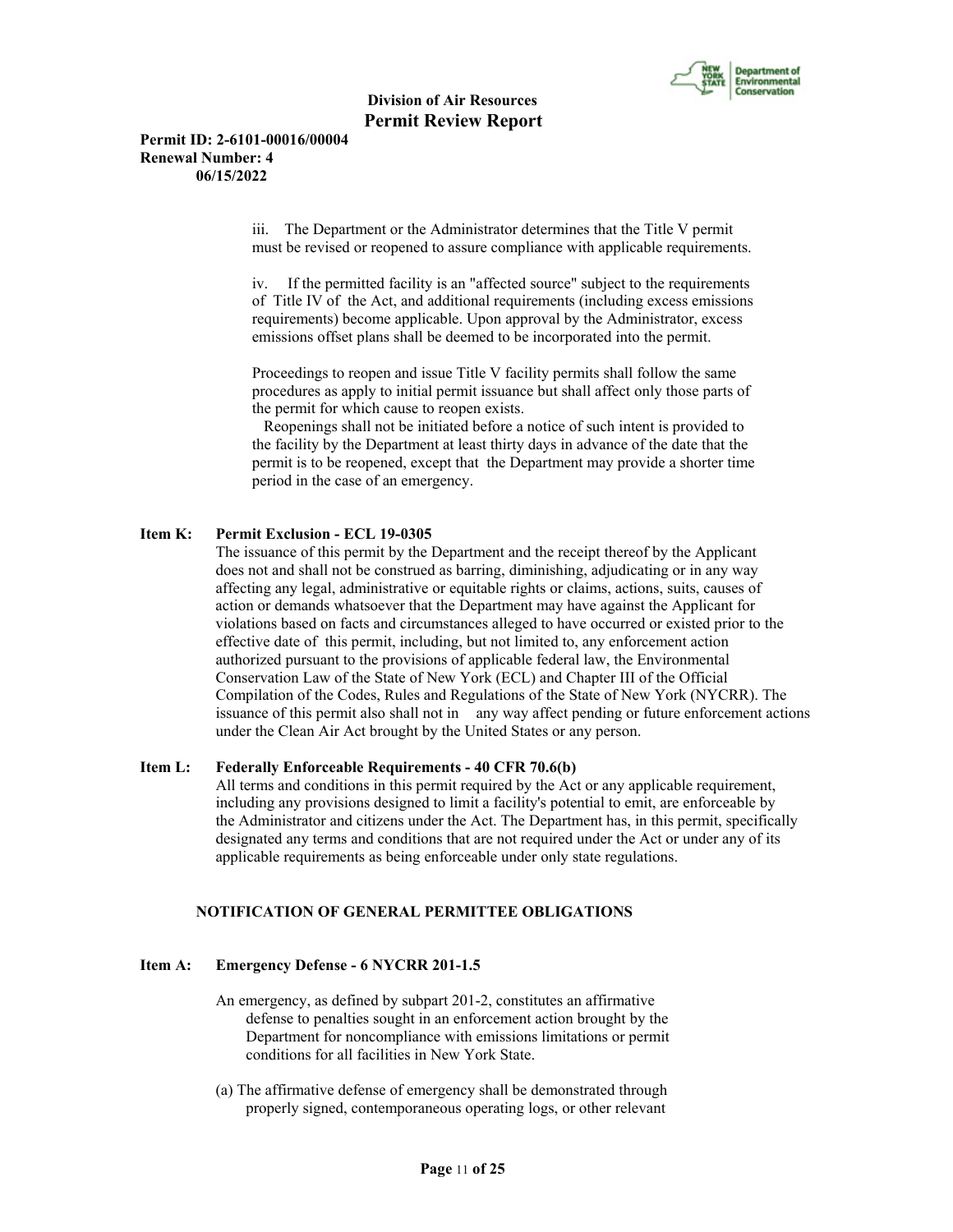

#### **Permit ID: 2-6101-00016/00004 Renewal Number: 4 06/15/2022**

evidence that:

 (1) An emergency occurred and that the facility owner or operator can identify the cause(s) of the emergency; (2) The equipment at the permitted facility causing the emergency was at the time being properly operated and maintained; (3) During the period of the emergency the facility owner or operator took all reasonable steps to minimize levels of emissions that exceeded the emission standards, or other requirements in the permit; and

 (4) The facility owner or operator notified the Department within two working days after the event occurred. This notice must contain a description of the emergency, any steps taken to mitigate emissions, and corrective actions taken.

 (b) In any enforcement proceeding, the facility owner or operator seeking to establish the occurrence of an emergency has the burden of proof.

 (c) This provision is in addition to any emergency or upset provision contained in any applicable requirement. item\_02

## **Item B: General Provisions for State Enforceable Permit Terms and Condition - 6 NYCRR Part 201-5**

 Any person who owns and/or operates stationary sources shall operate and maintain all emission units and any required emission control devices in compliance with all applicable Parts of this Chapter and existing laws, and shall operate the facility in accordance with all criteria, emission limits, terms, conditions, and standards in this permit. Failure of such person to properly operate and maintain the effectiveness of such emission units and emission control devices may be sufficient reason for the Department to revoke or deny a permit.

 The owner or operator of the permitted facility must maintain all required records on-site for a period of five years and make them available to representatives of the Department upon request. Department representatives must be granted access to any facility regulated by this Subpart, during normal operating hours, for the purpose of determining compliance with this and any other state and federal air pollution control requirements, regulations or law.

| Location<br>Facility/EU/EP/Process/ES | <b>Regulation</b>  | Condition | <b>Short Description</b>                                      |
|---------------------------------------|--------------------|-----------|---------------------------------------------------------------|
| <b>FACTLITY</b>                       | ECL 19-0301        | 45        | Powers and Duties of<br>the Department with<br>respect to air |
| <b>FACTLITY</b>                       | 40CFR 63-KK.829(d) | 36        | pollution control<br>Printing and<br>Publishing NESHAP-       |
| <b>FACTLITY</b>                       | 40CFR 68           | 18        | Recordkeeping<br>Chemical accident<br>prevention provisions   |

## **Regulatory Analysis**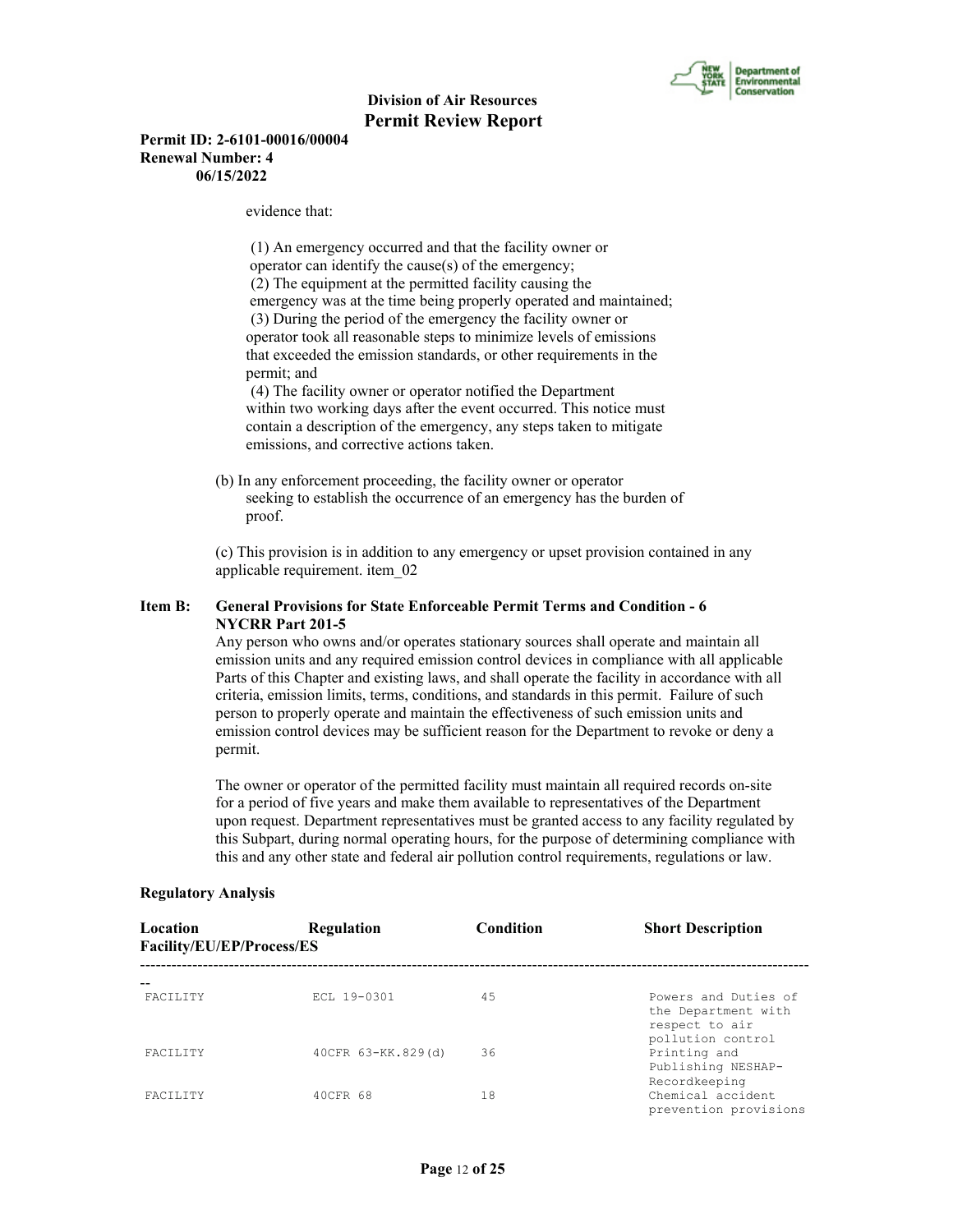

## **Permit ID: 2-6101-00016/00004 Renewal Number: 4 06/15/2022**

| FACILITY             | 40CFR 82-F                       | 19           | Protection of<br>Stratospheric Ozone -<br>recycling and                                                 |
|----------------------|----------------------------------|--------------|---------------------------------------------------------------------------------------------------------|
| FACILITY             | 6NYCRR 200.6                     | $\mathbf{1}$ | emissions reduction<br>Acceptable ambient                                                               |
| FACILITY             | 6NYCRR 200.7                     | 10           | air quality.<br>Maintenance of<br>equipment.                                                            |
| FACILITY             | 6NYCRR 201-1.4                   | 46           | Unavoidable<br>noncompliance and<br>violations                                                          |
| FACILITY<br>FACILITY | 6NYCRR 201-1.7<br>6NYCRR 201-1.8 | 11<br>12     | Recycling and Salvage<br>Prohibition of<br>reintroduction of<br>collected<br>contaminants to the<br>air |
| FACILITY             | $6NYCRR 201-3.2(a)$              | 13           | Exempt Activities -<br>Proof of eligibility                                                             |
| FACILITY             | $6NYCRR 201-3.3(a)$              | 14           | Trivial Activities -<br>proof of eligibility                                                            |
| FACILITY             | 6NYCRR 201-6                     | 20, 37, 38   | Title V Permits and<br>the Associated Permit<br>Conditions                                              |
| FACILITY             | $6NYCRR 201-6.4(a) (4)$          | 15           | General Conditions -<br>Requirement to<br>Provide Information                                           |
| FACILITY             | $6NYCRR$ $201-6.4$ (a) (7)       | 2            | General Conditions -<br>Fees                                                                            |
| FACILITY             | $6NYCRR$ $201-6.4$ (a) (8)       | 16           | General Conditions -<br>Right to Inspect                                                                |
| FACILITY             | $6NYCRR$ $201-6.4(c)$            | 3            | Recordkeeping and<br>Reporting of                                                                       |
| FACILITY             | $6NYCRR$ $201-6.4(c)$ (2)        | 4            | Compliance Monitoring<br>Records of<br>Monitoring, Sampling<br>and Measurement                          |
| FACILITY             | 6NYCRR 201-                      | 5            | Reporting                                                                                               |
|                      | $6.4(c)$ (3) (ii                 |              | Requirements -<br>Deviations and<br>Noncompliance                                                       |
| FACILITY             | $6NYCRR 201-6.4(d) (4)$          | 21           | Compliance Schedules<br>- Progress Reports                                                              |
| FACILITY             | $6NYCRR 201-6.4(e)$              | 6            | Compliance<br>Certification                                                                             |
| FACILITY             | 6NYCRR 201-6.4(f)                | 22           | Operational<br>Flexibility                                                                              |
| FACILITY             | $6NYCRR 201-6.4(q)$              | 23           | Permit Shield                                                                                           |
| FACILITY             | 6NYCRR 201-7                     | 24           | Federally Enforceable<br>Emissions Caps                                                                 |
| FACILITY             | 6NYCRR 202-1.1                   | 17           | Required emissions<br>tests.                                                                            |
| FACILITY             | 6NYCRR 202-2.1                   | 7, 26        | Emission Statements -<br>Applicability                                                                  |
| FACILITY             | 6NYCRR 202-2.5                   | 8            | Emission Statements -<br>record keeping<br>requirements.                                                |
| FACILITY             | 6NYCRR 211.1                     | 47           | General Prohibitions<br>- air pollution<br>prohibited                                                   |
| FACILITY             | 6NYCRR 211.2                     | 27           | General Prohibitions<br>- visible emissions<br>limited.                                                 |
| FACILITY             | 6NYCRR 215.2                     | 9            | Open Fires -<br>Prohibitions                                                                            |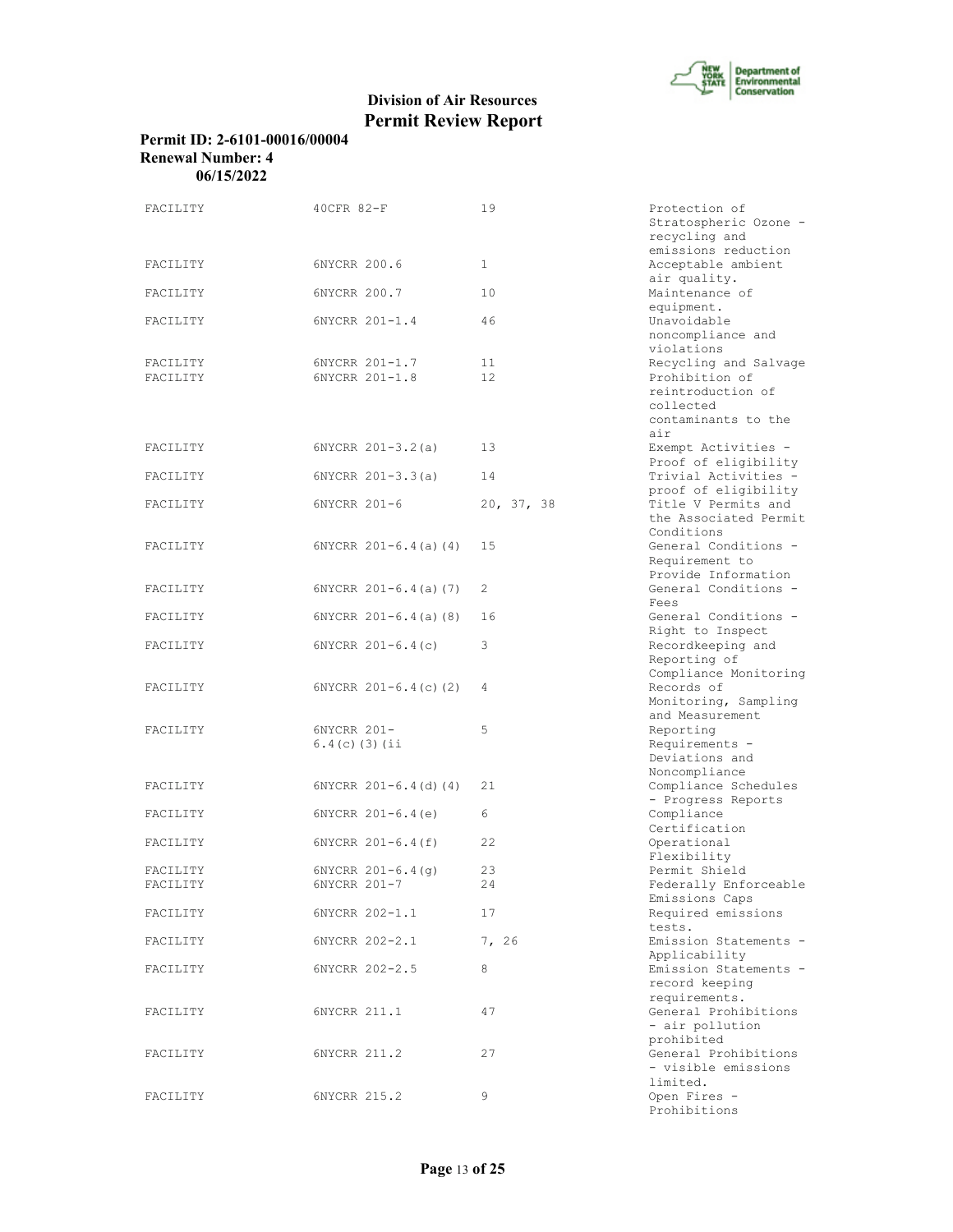

#### **Permit ID: 2-6101-00016/00004 Renewal Number: 4 06/15/2022**

| FACTLITY<br>$0-00CFI/-/PO1$ | 6NYCRR 234.1(c)<br>6NYCRR 234.3(b) (1) (i) | 28<br>42 | Once in, always in<br>Control requirements<br>- Lithographic<br>printing |
|-----------------------------|--------------------------------------------|----------|--------------------------------------------------------------------------|
| <b>FACTLITY</b>             | 6NYCRR 234.3(h)                            | 29       | Afterburner shutdown<br>between November 1<br>and March 31               |
| <b>FACTLITY</b>             | 6NYCRR 234.4(a)                            | 30, 31   | Testing and<br>monitoring methods                                        |
| $0-00CFI/-/PO1$             | 6NYCRR 234.4(a)                            | 43       | Testing and<br>monitoring methods                                        |
| $0-00CFT$                   | 6NYCRR 234.4(b)                            | 39       | Testing and<br>monitoring - test<br>methods                              |
| <b>FACTLITY</b>             | 6NYCRR 234.4(c)                            | 32, 33   | Testing and<br>monitoring -<br>continuous monitoring<br>requirements     |
| $0-00CFI/-/PO1$             | 6NYCRR 234.4(c)                            | 44       | Testing and<br>monitoring -<br>continuous monitoring<br>requirements     |
| <b>FACTLITY</b>             | 6NYCRR 234.6                               | 34       | Handling, storage and<br>dispoal of VOCs                                 |
| FACILITY                    | 6NYCRR 234.7                               | 35       | Recordkeeping<br>requirements                                            |
| $0-00CFT$                   | 6NYCRR 234.8                               | 40, 41   | Opacity                                                                  |

## **Applicability Discussion:**

Mandatory Requirements: The following facility-wide regulations are included in all Title V permits:

## ECL 19-0301

This section of the Environmental Conservation Law establishes the powers and duties assigned to the Department with regard to administering the air pollution control program for New York State.

#### 6 NYCRR 200.6

Acceptable ambient air quality - prohibits contravention of ambient air quality standards without mitigating measures

#### 6 NYCRR 200.7

Anyone owning or operating an air contamination source which is equipped with an emission control device must operate the control consistent with ordinary and necessary practices, standards and procedures, as per manufacturer's specifications and keep it in a satisfactory state of maintenance and repair so that it operates effectively

#### 6 NYCRR 201-1.4

This regulation specifies the actions and recordkeeping and reporting requirements for any violation of an applicable state enforceable emission standard that results from a necessary scheduled equipment maintenance, start-up, shutdown, malfunction or upset in the event that these are unavoidable.

#### 6 NYCRR 201-1.7

Requires the recycle and salvage of collected air contaminants where practical

#### 6 NYCRR 201-1.8

Prohibits the reintroduction of collected air contaminants to the outside air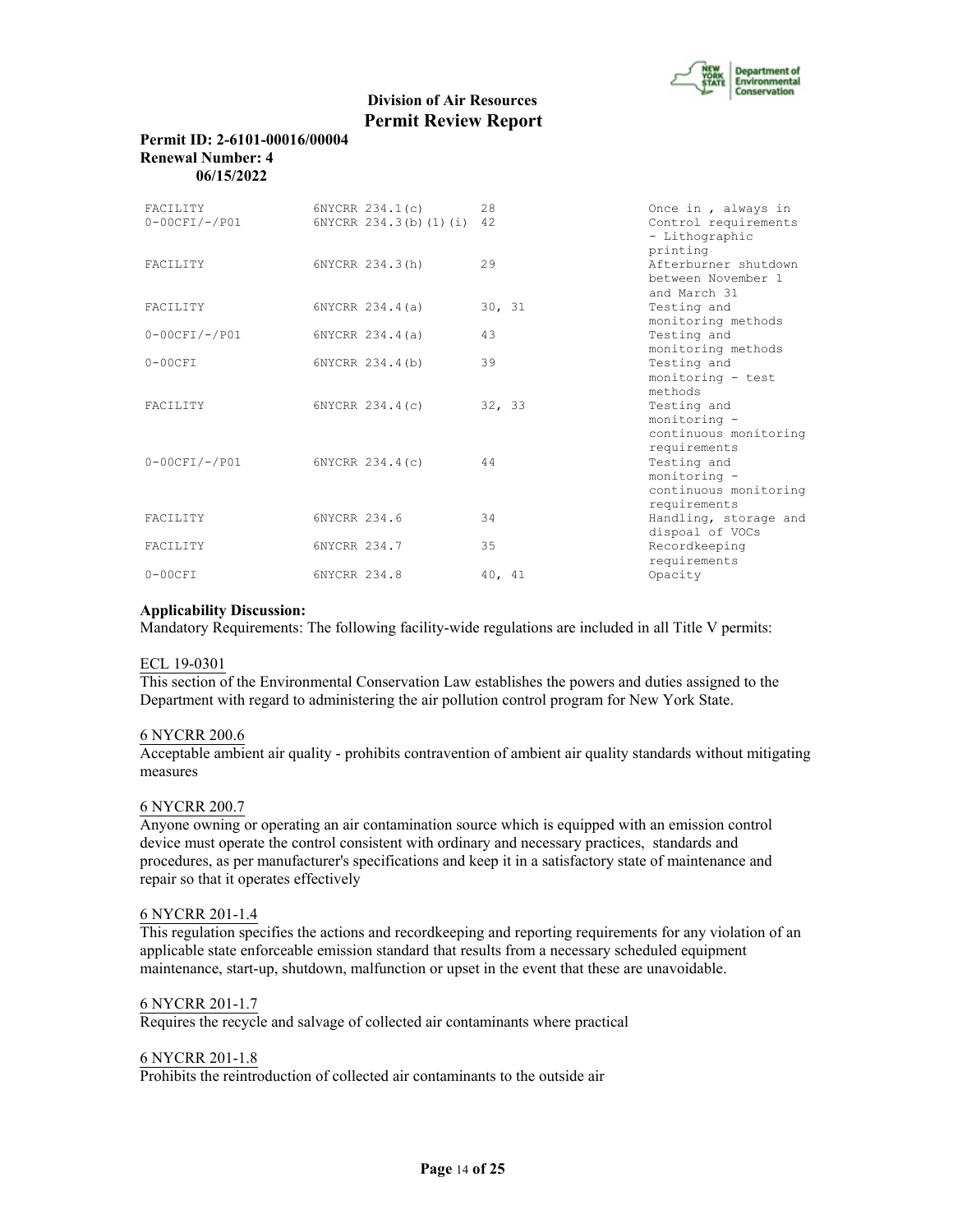

## **Permit ID: 2-6101-00016/00004 Renewal Number: 4 06/15/2022**

#### 6 NYCRR 201-3.2 (a)

An owner and/or operator of an exempt emission source or unit may be required to certify that it operates within the specific criteria described in this Subpart. All required records must be maintained on-site for a period of 5 years and made available to department representatives upon request. In addition, department representatives must be granted access to any facility which contains exempt emission sources or units, during normal operating hours, for the purpose of determining compliance with this and any other state and federal air pollution control requirements, regulations, or law.

#### 6 NYCRR 201-3.3 (a)

The owner and/or operator of a trivial emission source or unit may be required to certify that it operates within the specific criteria described in this Subpart. All required records must be maintained on-site for a period of 5 years and made available to department representatives upon request. In addition, department representatives must be granted access to any facility which contains trivial emission sources or units subject to this Subpart, during normal operating hours, for the purpose of determining compliance with this and any other state and federal air pollution control requirements, regulations, or law.

#### 6 NYCRR Subpart 201-6

This regulation applies to those terms and conditions which are subject to Title V permitting. It establishes the applicability criteria for Title V permits, the information to be included in all Title V permit applications as well as the permit content and terms of permit issuance. This rule also specifies the compliance, monitoring, recordkeeping, reporting, fee, and procedural requirements that need to be met to obtain a Title V permit, modify the permit and demonstrate conformity with applicable requirements as listed in the Title V permit. For permitting purposes, this rule specifies the need to identify and describe all emission units, processes and products in the permit application as well as providing the Department the authority to include this and any other information that it deems necessary to determine the compliance status of the facility.

#### 6 NYCRR 201-6.4 (a) (4)

This mandatory requirement applies to all Title V facilities. It requires the permittee to provide information that the Department may request in writing, within a reasonable time, in order to determine whether cause exists for modifying, revoking and reissuing, or terminating the permit or to determine compliance with the permit. The request may include copies of records required to be kept by the permit.

#### 6 NYCRR 201-6.4 (a) (7)

 This is a mandatory condition that requires the owner or operator of a facility subject to Title V requirements to pay all applicable fees associated with the emissions from their facility.

#### 6 NYCRR 201-6.4 (a) (8)

This is a mandatory condition for all facilities subject to Title V requirements. It allows the Department to inspect the facility to determine compliance with this permit, including copying records, sampling and monitoring, as necessary.

#### 6 NYCRR 201-6.4 (c)

This requirement specifies, in general terms, what information must be contained in any required compliance monitoring records and reports. This includes the date, time and place of any sampling, measurements and analyses; who performed the analyses; analytical techniques and methods used as well as any required QA/QC procedures; results of the analyses; the operating conditions at the time of sampling or measurement and the identification of any permit deviations. All such reports must also be certified by the designated responsible official of the facility.

## 6 NYCRR 201-6.4 (c) (2)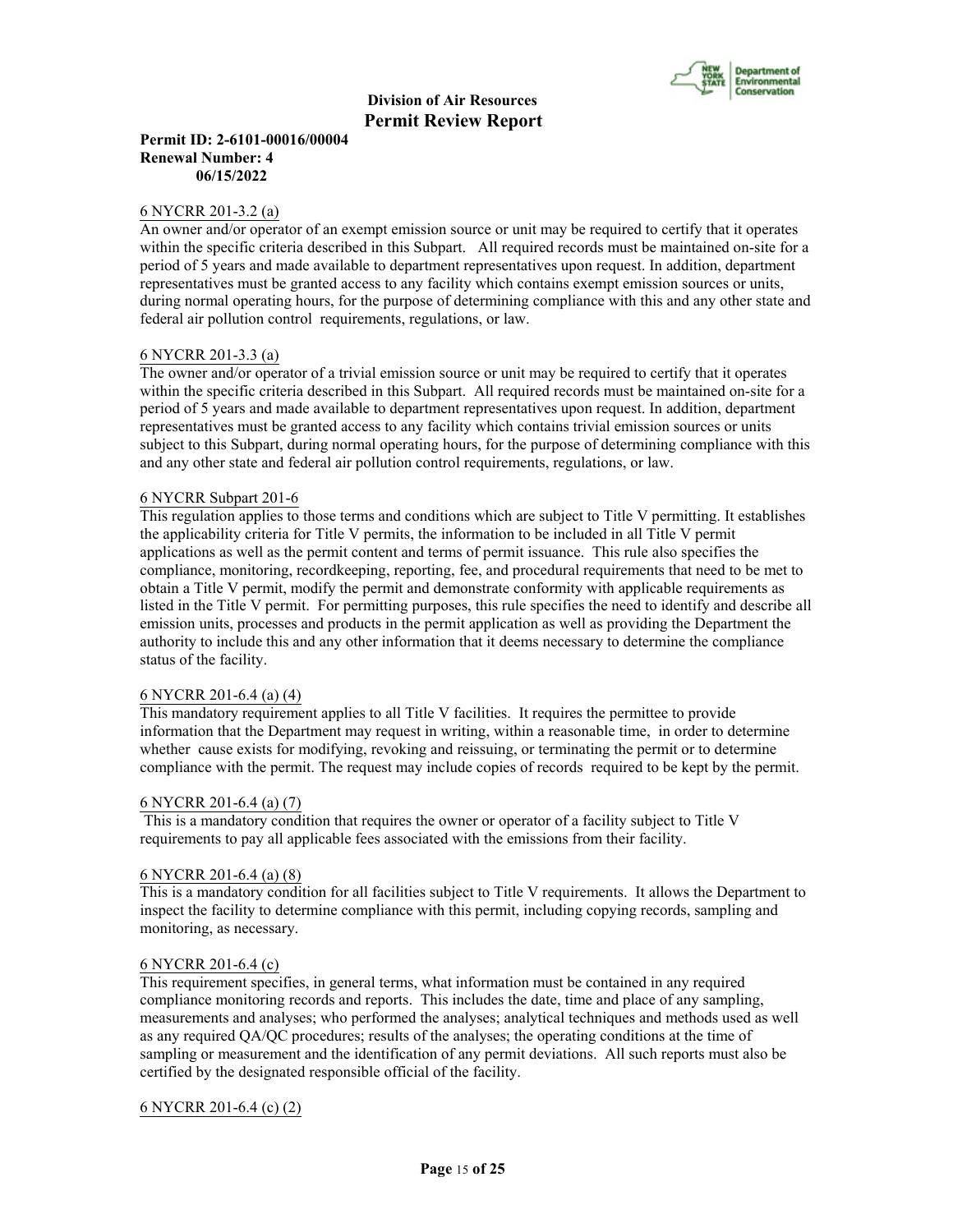

## **Permit ID: 2-6101-00016/00004 Renewal Number: 4 06/15/2022**

This requirement specifies that all compliance monitoring and recordkeeping is to be conducted according to the terms and conditions of the permit and follow all QA requirements found in applicable regulations. It also requires monitoring records and supporting information to be retained for at least 5 years from the time of sampling, measurement, report or application. Support information is defined as including all calibration and maintenance records and all original strip-chart recordings for continuous monitoring instrumentation, and copies of all reports required by the permit.

## 6 NYCRR 201-6.4 (c) (3) (ii)

This regulation specifies any reporting requirements incorporated into the permit must include provisions regarding the notification and reporting of permit deviations and incidences of noncompliance stating the probable cause of such deviations, and any corrective actions or preventive measures taken.

#### 6 NYCRR 201-6.4 (d) (4)

This condition applies to every Title V facility subject to a compliance schedule. It requires that reports, detailing the status of progress on achieving compliance with emission standards, be submitted semiannually.

## 6 NYCRR 201-6.4 (e)

Sets forth the general requirements for compliance certification content; specifies an annual submittal frequency; and identifies the EPA and appropriate regional office address where the reports are to be sent.

## 6 NYCRR 201-6.4 (g)

Permit Exclusion Provisions - specifies those actions, such as administrative orders, suits, claims for natural resource damages, etc that are not affected by the federally enforceable portion of the permit, unless they are specifically addressed by it.

#### 6 NYCRR 202-1.1

This regulation allows the department the discretion to require an emission test for the purpose of determining compliance. Furthermore, the cost of the test, including the preparation of the report are to be borne by the owner/operator of the source.

#### 6 NYCRR 202-2.5

This rule specifies that each facility required to submit an emission statement must retain a copy of the statement and supporting documentation for at least 5 years and must make the information available to department representatives.

#### 6 NYCRR 211.2

This regulation limits opacity from sources to less than or equal to 20 percent (six minute average) except for one continuous six-minute period per hour of not more than 57 percent opacity.

#### 6 NYCRR 215.2

Except as allowed by section 215.3 of 6 NYCRR Part 215, no person shall burn, cause, suffer, allow or permit the burning of any materials in an open fire.

#### 40 CFR Part 68

This Part lists the regulated substances and there applicability thresholds and sets the requirements for stationary sources concerning the prevention of accidental releases of these substances.

## 40 CFR Part 82, Subpart F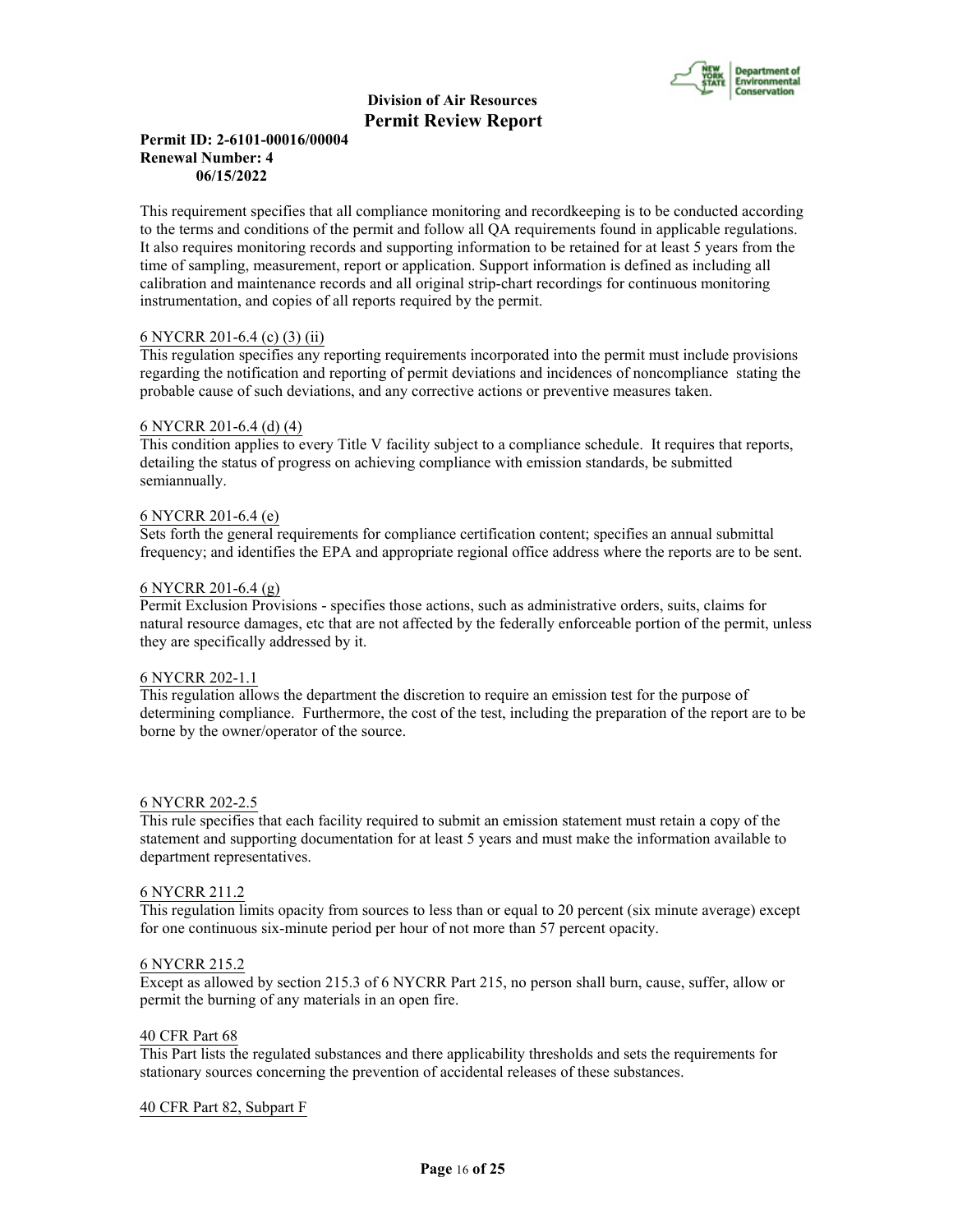

## **Permit ID: 2-6101-00016/00004 Renewal Number: 4 06/15/2022**

Subpart F requires the reduction of emissions of class I and class II refrigerants to the lowest achievable level during the service, maintenance, repair, and disposal of appliances in accordance with section 608 of the Clean Air Act AmENDments of 1990. This subpart applies to any person servicing, maintaining, or repairing appliances except for motor vehicle air conditioners. It also applies to persons disposing of appliances, including motor vehicle air conditioners, refrigerant reclaimers, appliance owners, and manufacturers of appliances and recycling and recovery equipment. Those individuals, operations, or activities affected by this rule, may be required to comply with specified disposal, recycling, or recovery practices, leak repair practices, recordkeeping and/or technician certification requirements.

#### **Facility Specific Requirements**

In addition to Title V, NAP - KENT AVENUE FACILITY has been determined to be subject to the following regulations:

## 40 CFR 63.829 (d)

This rule requires that owners or operators of each facility seeking designation as an area source must maintain records of all required measurements and calculations needed to demonstrate compliance with the criteria specified in §  $63.820(a)(2)$ . These criteria specify that to be designated an area source under this subpart the facility must use less than 9.1 Mg (10 tons) of each individual HAP and 22.7 Mg (25 tons) of total HAP compounds per rolling 12-month period. Records to be maintained include the mass of all HAP containing materials used and the mass fraction of HAP present in each HAP containing material used, on a monthly basis.

## 6 NYCRR 201-6.4 (f)

This section describes the potential for certain operational changes to be made by the facility owner or operator without first obtaining a permit modification. Changes made pursuant to this provision must meet all of the criteria described in this section to qualify for consideration as operational flexibility. The Department reserves the right to require the facility owner or operator to obtain a permit modification prior to making any changes at the facility pursuant to this section.

#### 6 NYCRR 211.1

This regulation requires that no person shall cause or allow emissions of air contaminants to the outdoor atmosphere of such quantity, characteristic or duration which are injurious to human, plant or animal life or to property, or which unreasonably interfere with the comfortable enjoyment of life or property.

## 6 NYCRR 234.1 (c)

This regulation states that a printing process that is subject to the provisions of this Part will remain subject to these provisions even if the emission of VOC from the facility or printing press later falls below the applicability criteria.

## 6 NYCRR 234.3 (b) (1) (i)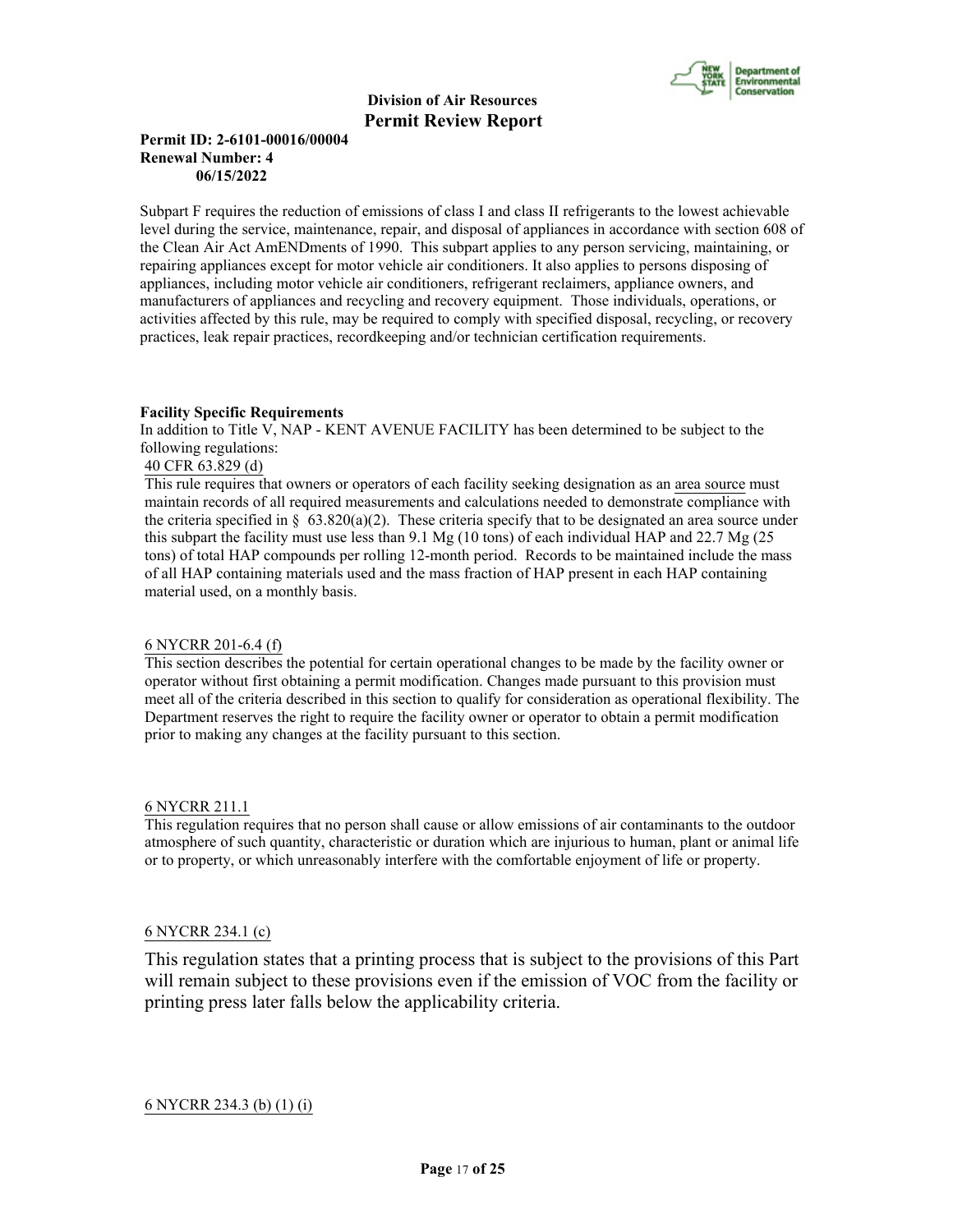

**Permit ID: 2-6101-00016/00004 Renewal Number: 4 06/15/2022**

This regulation requires that for heat-set web offset lithographic printing process or heat-set letterpress printing process that uses ink, coating or adhesive containing VOC shall not operate unless the control equipment provides for an overall removal efficiency of 90.0 percent or greater for control equipment that was first installed prior to July 8, 2010.

# 6 NYCRR 234.3 (h)

For printing processes subject to this Part, the Department may allow sources that use control equipment with natural gas fired afterburners to shut down the natural gas fired afterburners from November 1st through March 31st for the purposes of natural gas conservation, provided that the commissioner has determined that this action will not jeopardize air quality.

# 6 NYCRR 234.4 (a)

This regulation requires that printing processes that use control equipment to comply with the provisions of Part 234 must test and monitor the control equipment to ensure the overall removal efficiency.

# 6 NYCRR 234.4 (b)

This regulation sets forth the testing methods and procedures to be used for facilities subject ot the requirements of Part 234.

# 6 NYCRR 234.4 (c)

This regulation specifies that continuous monitoring equipment is required for the following: Combustion zone temperature of all oxidizers; inlet temperature at the catalytic oxidizer bed; break-through of VOC on a carbon adsorption unit; and any other continuous monitoring or recording device required by the Department.

# 6 NYCRR 234.6

This regulation specifies the following:

An owner or operator of a facility subject to this Part shall not:

(a) Use open containers to store or dispose of cloth or paper impregnated with VOC or solvents that are used for surface preparation, cleanup or the removal of ink, coating or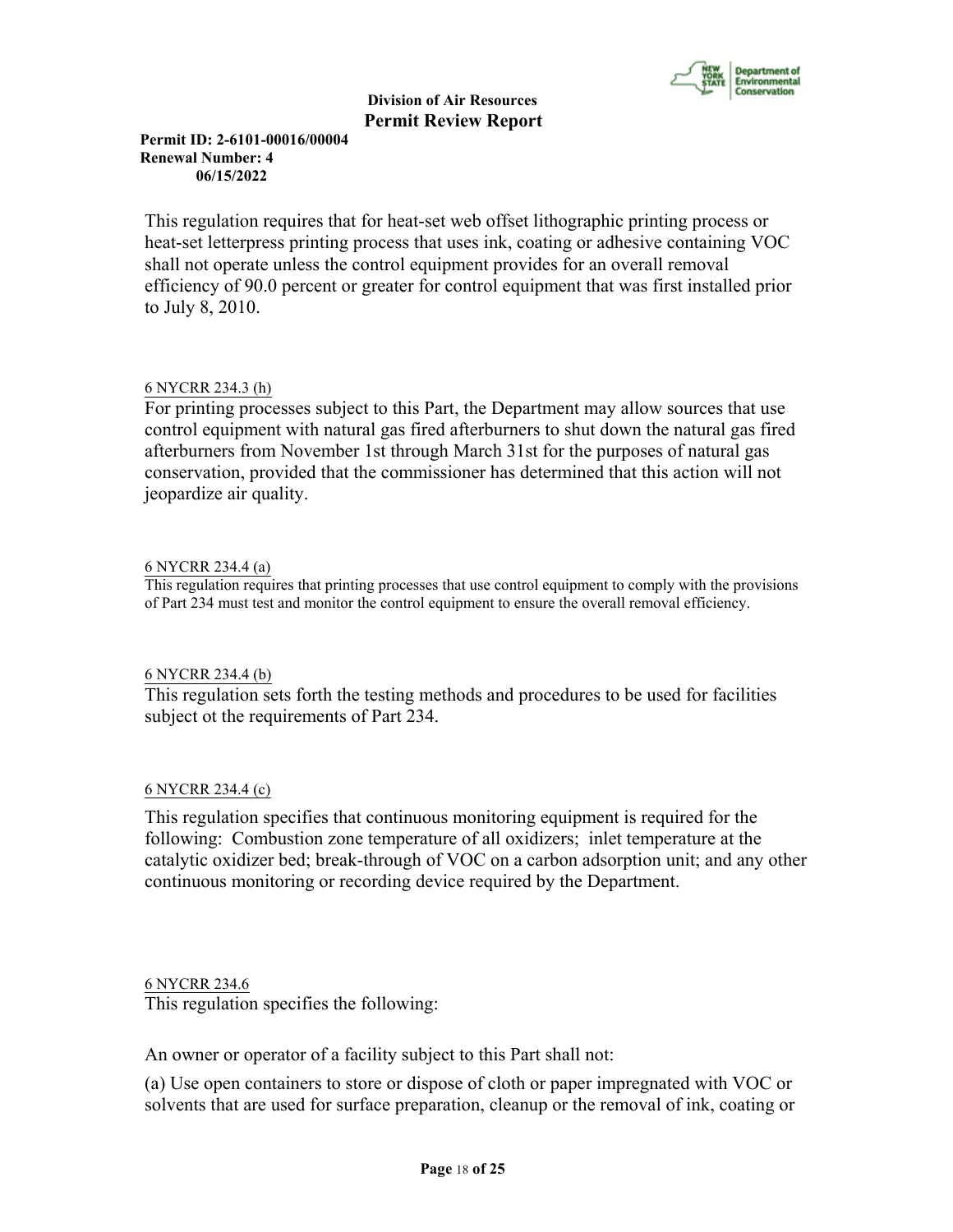

**Permit ID: 2-6101-00016/00004 Renewal Number: 4 06/15/2022**

## adhesive;

(b) Use open containers to store or dispose of spent or fresh VOC or solvents used for surface preparation, cleanup or the removal of ink, coating or adhesive;

(c) Use open containers to store, dispose or dispense ink, coating or adhesive unless production, sampling, maintenance or inspection procedures require operational access. This provision does not apply to the actual device or equipment designed for the purposes of applying an ink, coating or adhesive to a substrate.

## 6 NYCRR 234.7

This regulation sets forth the record keeping requirements for facilities subject ot the reuqirements of Part 234.

## 6 NYCRR 234.8

This regulation requires that emissions from a unit subject to Part 234 shall not have an opacity greater than 10%.

## 6 NYCRR Subpart 201-7

This regulation sets forth an emission cap that cannot be exceeded by the facility. In this permit that cap is 226,620 pounds of VOC per year on a monthly rolling average basis.

## **Non Applicability Analysis List of non-applicable rules and regulations:**

| Location<br><b>Facility/EU/EP/Process/ES</b> | Regulation                                                                                                                                                                                                                                                        | <b>Short Description</b> |
|----------------------------------------------|-------------------------------------------------------------------------------------------------------------------------------------------------------------------------------------------------------------------------------------------------------------------|--------------------------|
| FACILITY                                     | 6 NYCRR Part 212                                                                                                                                                                                                                                                  | Process Operations       |
| Reason: Part 212 for Processes P01 and P02:  |                                                                                                                                                                                                                                                                   |                          |
| FACILITY                                     | Part 212 is not applicable to this graphic arts facility for Processes<br>P01 & P02 because none of the VOCs emitted by this facility were given<br>an "A" rating. So, Part 212.1-4 (p) applies for the exception to Part<br>6 NYCRR 212-1.4 (p) Part 234 process |                          |

emission sources with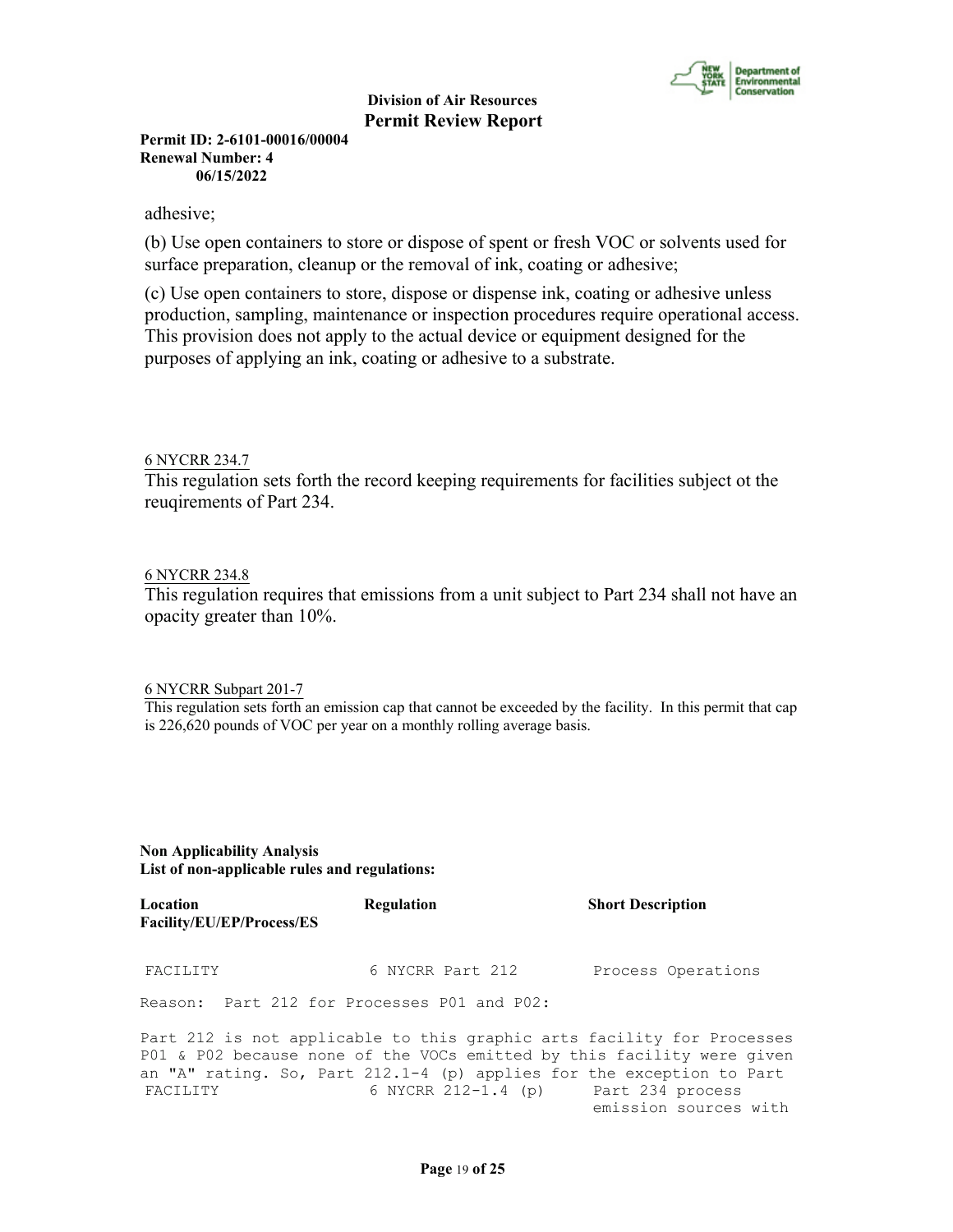

**Permit ID: 2-6101-00016/00004 Renewal Number: 4 06/15/2022**

> respect to A-rated VOC contaminants

NOTE: Non-applicability determinations are cited as a permit condition under 6 NYCRR Part  $201-6.4$  (q). This information is optional and provided only if the applicant is seeking to obtain formal confirmation, within an issued Title V permit, that specified activities are not subject to the listed federal applicable or state only requirement. The applicant is seeking to obtain verification that a requirement does not apply for the stated reason(s) and the Department has agreed to include the non-applicability determination in the issued Title V permit which in turn provides a shield against any potential enforcement action.

## **Compliance Certification**

**Summary of monitoring activities at NAP - KENT AVENUE FACILITY:**

| Location<br>Facility/EU/EP/Process/ES | Cond No. | <b>Type of Monitoring</b>                                          |
|---------------------------------------|----------|--------------------------------------------------------------------|
|                                       |          |                                                                    |
| <b>FACTLITY</b>                       | 36       | record keeping/maintenance procedures                              |
| <b>FACTLITY</b>                       | 5.       | record keeping/maintenance procedures                              |
| <b>FACTLITY</b>                       | 6        | record keeping/maintenance procedures                              |
| FACILITY                              | 25       | monitoring of process or control device parameters<br>as surrogate |
| <b>FACTLITY</b>                       | 7        | record keeping/maintenance procedures                              |
| <b>FACTLITY</b>                       | 2.6      | record keeping/maintenance procedures                              |
| $0-00CFI/-/PO1$                       | 42       | intermittent emission testing                                      |
| <b>FACTLITY</b>                       | 29       | record keeping/maintenance procedures                              |
| FACILITY                              | 30       | record keeping/maintenance procedures                              |
| <b>FACTLITY</b>                       | 31       | intermittent emission testing                                      |
| $0-00CFI/-/PO1$                       | 43       | record keeping/maintenance procedures                              |
| $0-00CFT$                             | 39       | record keeping/maintenance procedures                              |
| <b>FACTLITY</b>                       | 32       | record keeping/maintenance procedures                              |
| <b>FACTLITY</b>                       | 33       | monitoring of process or control device parameters<br>as surrogate |
| $0-00CFI/-/PO1$                       | 44       | record keeping/maintenance procedures                              |
| FACILITY                              | 34       | record keeping/maintenance procedures                              |
| FACILITY                              | 35       | record keeping/maintenance procedures                              |
| $0-00CFI$                             | 40       | monitoring of process or control device parameters<br>as surrogate |
| $0-00CFI$                             | 41       | monitoring of process or control device parameters<br>as surrogate |
|                                       |          |                                                                    |

----

#### **Basis for Monitoring**

This facility is subject to the requirements of Title V. The facility is required, under the provisions of 6 NYCRR Subpart 201-6, to submit semiannual compliance reports and an annual Compliance Certification. This facility has to comply with the following monitoring conditions: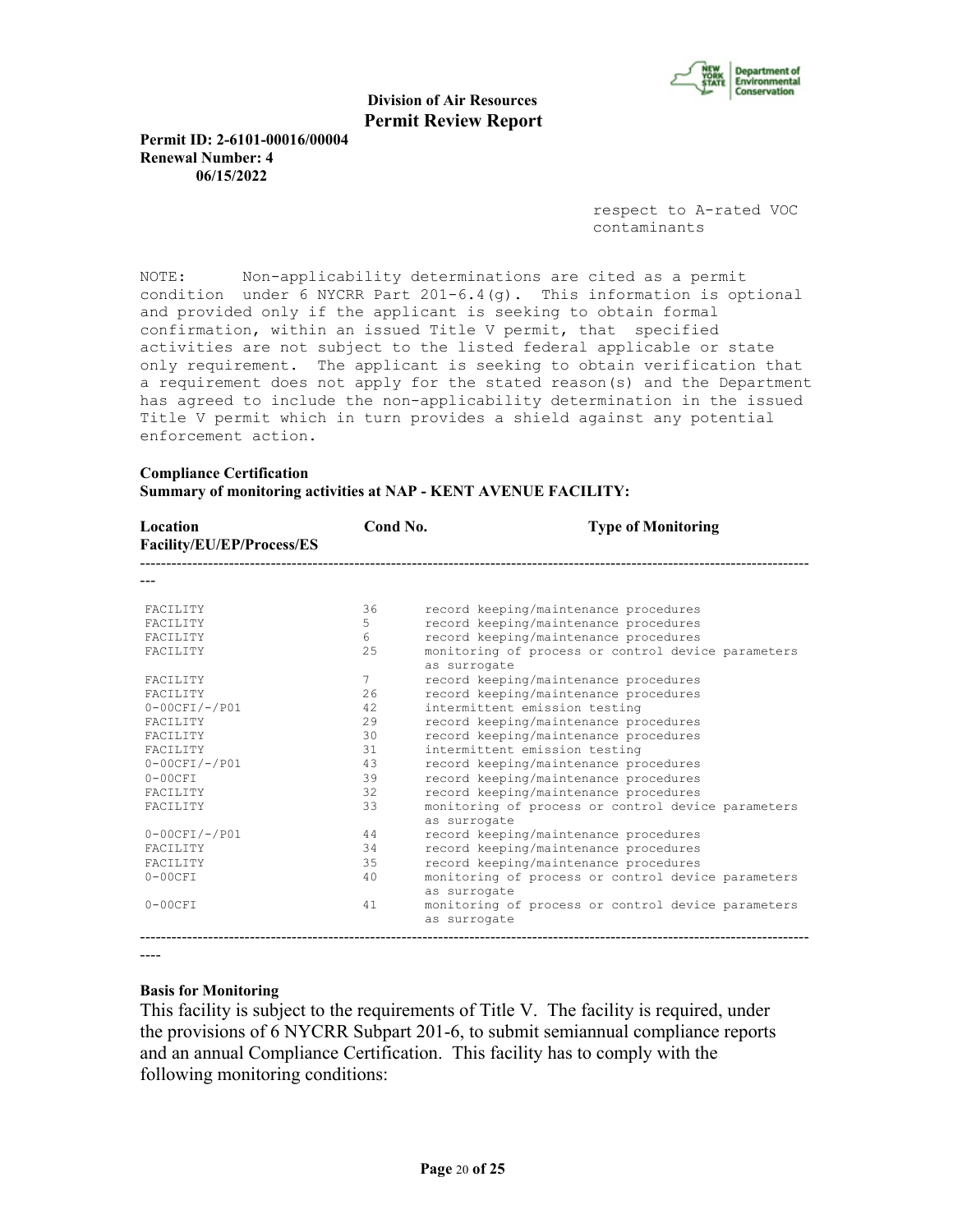

**Permit ID: 2-6101-00016/00004 Renewal Number: 4 06/15/2022**

**Condition # 25 for 6 NYCRR 201-7:** This condition is a facility-wide condition. This condition sets forth an emission cap that cannot be exceeded by the facility. In this permit that cap is 226,620 pounds of VOC per year on a monthly rolling average basis.

To demonstrate compliance, the facility is to record and keep ink and solvent purchases and/or usage records of all inks and solvents used monthly on a computer spread sheet, and perform a monthly and rolling 12-month total VOC calculations to demonstrate compliance with the 226,620 pounds/year or 113.31 tons per year limit.

The facility shall maintain the following records for each ink, cleaning solvent, and other VOC used in the printing process, on a monthly and yearly basis:

1. The brand and product name or code for the inks, thinners and solvents and any other material containing VOC.

2. The quantity of the inks, thinners and solvents and any other material containing VOC used during the calendar month and year.

3. The VOC content of the inks, thinners and solvents and any other material containing VOC.

In addition, copies of all purchase orders, invoices, and other documents for supplies and equipment that are used to support the monthly and the yearly log are to be kept on site. As specified in  $6NYCRR$  Part  $201-6.5(c)(3)$ , NAP Industries, Inc. is required to include a statement in the semiannual report whether the monitoring and/or recordkeeping was performed as required or requested and a listing of instances of deviations from these requirements.

The facility should record the amount of VOC used and the emissions of VOC (taking into account the destruction efficiency of the catalytic oxidizer) during the seasonal variance period and during the non- seasonal variance period. The VOC emissions can be calculated using the two following formulas:

During the seasonal variance period, when the catalytic oxidizer is not operational (Process P02), from November 1 through February 28):

Monthly VOC usage = the summation of [the  $%$  by weight of VOC in each product used X the amount used of each product containing VOC]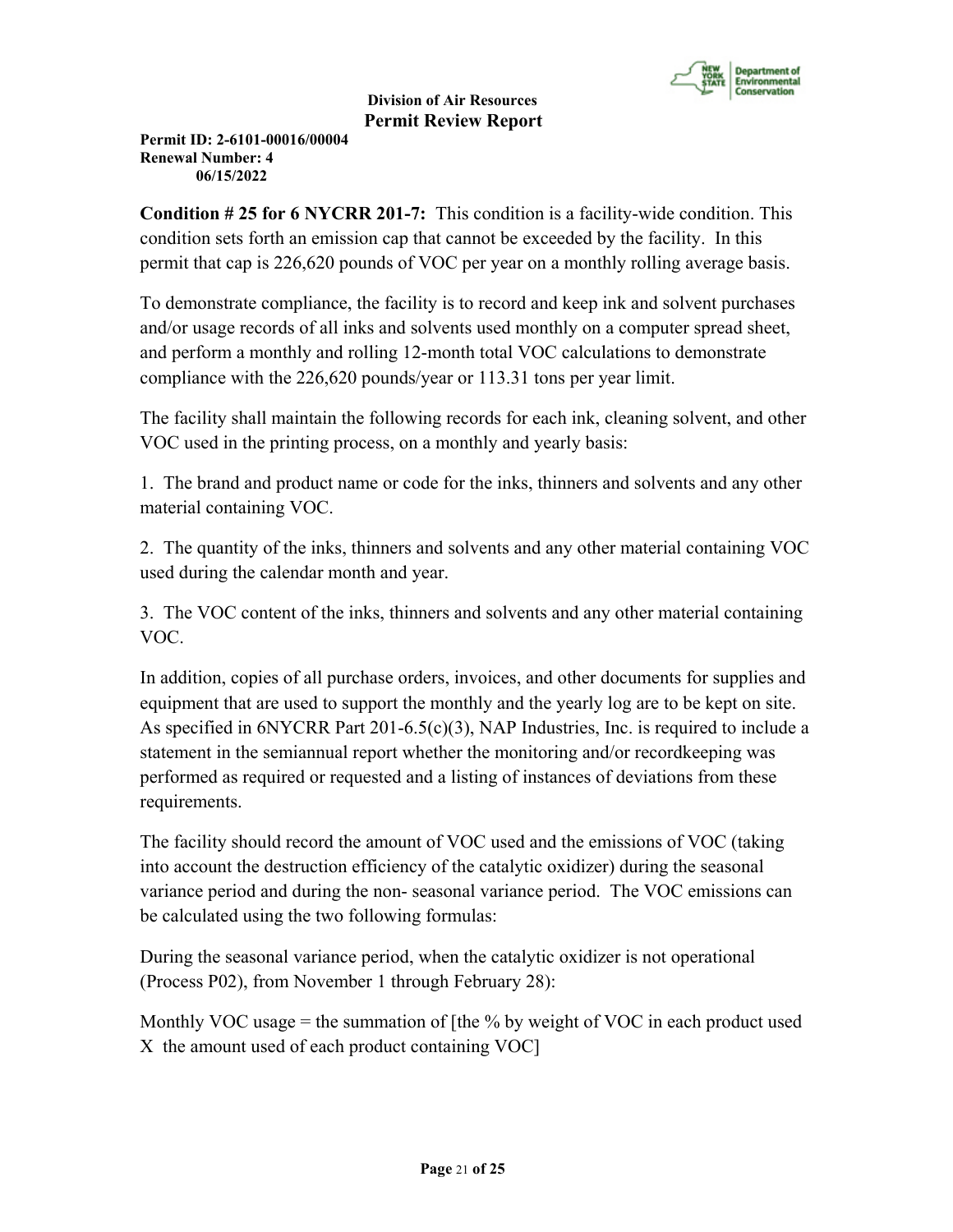

**Permit ID: 2-6101-00016/00004 Renewal Number: 4 06/15/2022**

During the non- seasonal variance period, when the catalytic oxidizer is operational (Process P01), March 1 through October 31):

Monthly VOC usage = the summation of [the  $\%$  by weight of VOC in each product used X the amount used of each product containing VOC  $\vert$  X  $\vert$  100 - % of the catalytic oxidizer's destruction efficiency/100]

An overall catalytic oxidizer's destruction efficiency of 90% for this facility shall be used for purposes of calculating HAPs and VOC emission when the control system is operating.

The facility will demonstrate compliance with the 113.31 tons per year VOCs cap by keeping monthly records of all VOCs used. The facility must keep records for a minimum of five years.

**Condition # 31 for 6 NYCRR 234.4 (a):** This condition is an emission unit, emission point, process and emission source/control level condition for EU: 0-00CFI, EP: 00006, 00007 & 00008, Process: P01 and Emission Source/control: 000P6, 00007 & 00008 for VOC for Work Practice Involving Specific Operations.

This condition requires that printing processes that use control equipment to comply with the provisions of Part 234 must test and monitor the control equipment to ensure the overall removal efficiency.

At all times that any of the printing presses are in operation between March 1 and October 31, NAP Industries, Inc. shall satisfy the Permanent Total Enclosure requirement for the capture efficiency as specified in USEPA Method 204. The capture efficiency for VOC emissions from the printing operations is assumed to be 100% based on the results of the criteria test specified in Method 204 for Permanent Total Enclosures (PTE). A PTE is an enclosure that completely surrounds a source such that all volatile organic compound emissions are contained and directed to a control device. The Permanent Total Enclosures at the facility is the room containing the presses. The control device is a natural gas fired catalytic oxidizer which handles the emissions from all the printing presses from March 1 through October 31. The permit provides that all the presses in the press room are to be contained in a "total enclosure" as defined by USEPA guidelines and satisfy EPA Method 204 and that the emissions are controlled by the catalytic oxidizer during the stack testing. The facility is to operate under the same conditions as the conditions under which the stack testing was conducted. In accordance with the USEPA's "Guidelines for Determining Capture Efficiency" (1/9/95), an enclosure must meet certain criteria at all times during the printing operation to qualify as a Permanent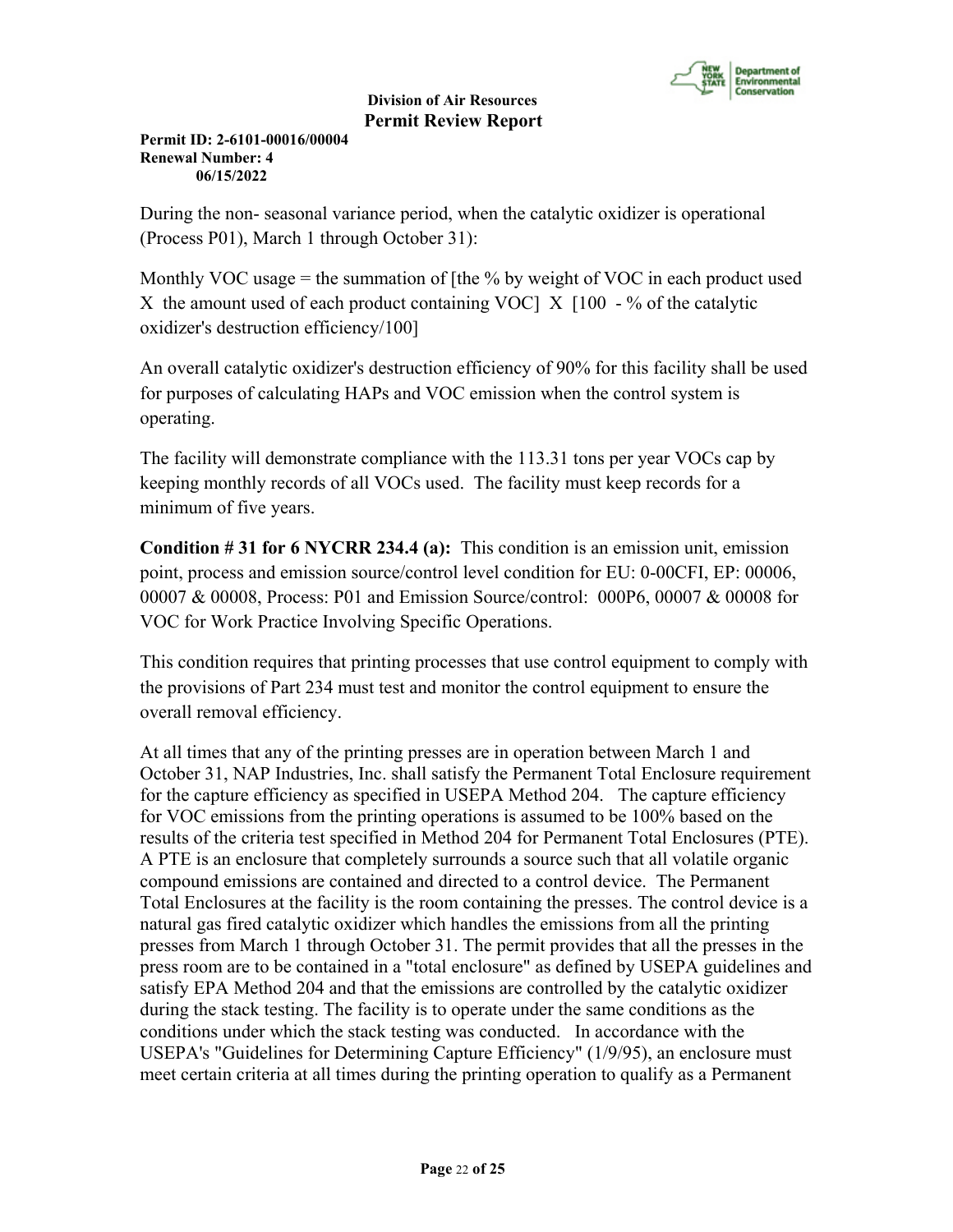

**Permit ID: 2-6101-00016/00004 Renewal Number: 4 06/15/2022**

Total Enclosure with 100% capture efficiency to assure the integrity of the total enclosure for the printing area.

To maintain 100% capture efficiency, the presses shall be operated at all times under the same conditions that were applied during the last performance of Method 204. All NDO's must be closed during printing presses operation except those NDOs which shall be enclosed with a plastic strip barrier. Any NDOs open during operation of the presses shall be considered a violation. If a violation occurs, the capture efficiency shall be measured based on the conditions observed at the time of the violation and utilized in the facility-wide VOC emissions calculations to determine compliance with the VOC emissions.

The capture efficiency for the VOCs emitted during the printing process should be 100% based on permanent total room enclosure of the presses with negative room pressure in accordance with Method 204. The emission unit controls VOC emissions to the ambient air via catalytic oxidizer with a minimum of 90 % destruction efficiency. Reasonable steps shall be taken to maximize the capture of VOC emissions from the VOC sources. Overall reduction shall be the combined efficiency of capture of VOC and destruction in the catalytic oxidizer. Therefore, the overall reduction in volatile organic compounds (VOC) emissions as a result of the catalytic oxidizer shall be no less than 90%. An overall catalytic oxidizer's destruction efficiency of 90% for this facility shall be used for purposes of calculating HAPs and VOC emissions reduction when the control system is operating.

NAP Industries, Inc. must prepare VOC emission records based on the monthly purchases. Monthly VOC emissions shall be calculated based on monthly purchases and/or usage of ink, solvents, thinners and other VOC containing products, the VOC content of the products, 100% capture efficiency, and the 90% destruction efficiency of the catalytic oxidizer. The monthly emissions shall be used to compute the annual facility-wide VOC emissions using a rolling 12-month period (current monthly emissions added to the sum of the VOC emissions from the previous 11 months) on a monthly basis.

The facility is to operate under the same conditions as the conditions under which the last stack testing was conducted.

**Condition # 33 for 6 NYCRR 234.4 ( c):** This condition is an emission unit and process level condition for EU: 0-00CFI and Process: P01 for VOC for Monitoring of Process or Control Device Parameters as Surrogate.

This condition specifies that continuous monitoring equipment is required for the following: Combustion zone temperature of all oxidizers; inlet temperature at the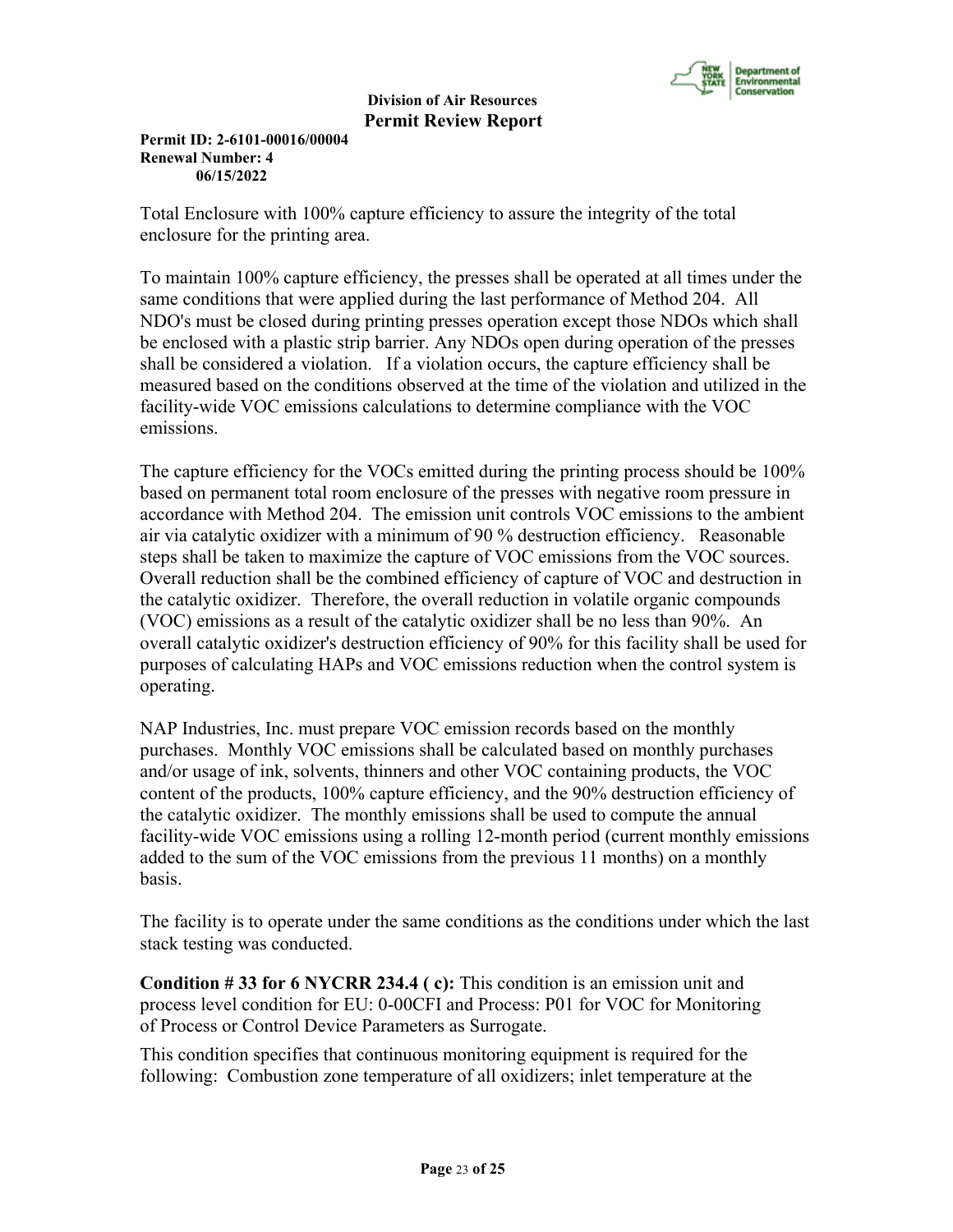

**Permit ID: 2-6101-00016/00004 Renewal Number: 4 06/15/2022**

catalytic oxidizer bed; break-through of VOC on a carbon adsorption unit; and any other continuous monitoring or recording device required by the Department.

The inlet gas temperature to the bed of the catalytic oxidizer shall be monitored continuously in order to demonstrate compliance with Part 234. The pre-heat (inlet) temperature of the gas to the catalytic bed shall be maintained at no less than 550 degrees Fahrenheit and no more than 950 degrees Fahrenheit and the outlet gas temperature out of the bed of the catalytic oxidizer shall be maintained at no less than 550 degrees Fahrenheit at all times of operation at which compliance with Part 234 has been demonstrated by performance tests. The temperatures shall be measured and recorded by a sensing device and recorded respectively. Such records shall be maintained at the site and kept for a period of five years, and shall be presented upon request by Department representatives. The catalytic oxidizer must be operated from March 1 to October 31 as per Part 234.3(f). When and if required, during off-season (November 1 to February 28), the catalytic oxidizer will be activated and operated upon notification by NYSDEC or USEPA.

The continuous monitor which measures the inlet, the exhaust and the catalytic bed temperatures, shall be installed and periodically calibrated according to the manufacturer's specifications, and shall be operated at all times that the catalytic oxidizer is operating (between March 1 and October 31).

**Condition # 40 for 6 NYCRR 234.8:** This condition is an emission unit level condition for EU: 0-00CFI for VOC for Monitoring of Process or Control Device Parameters as Surrogate for opacity for any consecutive six minute period.

This condition requires that emissions from a unit subject to Part 234 shall not have an opacity greater than 10% for daily observance. No person shall cause or allow emissions to the outdoor atmosphere having an average opacity of 10 percent or greater for any consecutive six-minute period from any emission source subject to 6 NYCRR 234. NAP Industries, Inc. shall perform the following:

1) Observe each stack once per day while the presses are operating for visible emissions. These observations must be conducted during the daylight hours except during adverse weather conditions (fog, rain or snow).

2) The results of each observation must be recorded in a bound logbook or other format acceptable to the Department. The following data must be recorded after each observation:

- weather conditions

- was a plume observed?